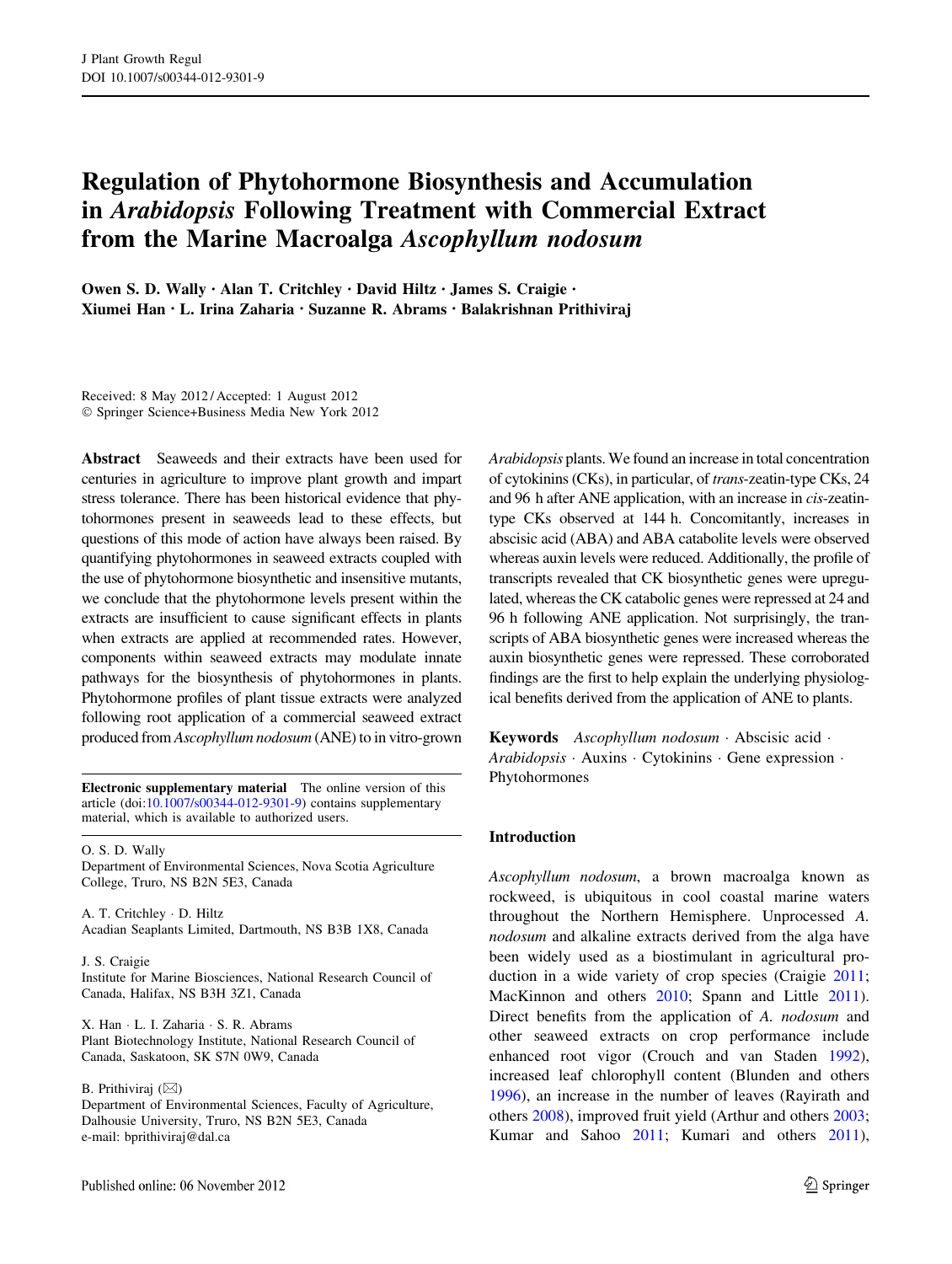heightened flavonoid content (Fan and others [2011\)](#page-14-0), and enhanced vegetation propagation (Leclerc and others [2006\)](#page-14-0). However, the more substantial improvements associated with application of seaweed extracts are improved tolerance toward abiotic stresses, including drought (Spann and Little [2011](#page-15-0); Zhang and Ervin [2004\)](#page-15-0), ion toxicity (Mancuso and others [2006](#page-14-0)), freezing (Rayirath and others [2009\)](#page-15-0), and high temperature (Zhang and Ervin [2008\)](#page-15-0).

The precise mechanisms by which seaweed extracts improve the growth and vigor of plants are not fully understood, but many of the extracts' effects are attributed to a variety of constituents within the seaweed extracts, including betaines, plant nutrients (both micro and macro), and phytohormones (Khan and others [2009](#page-14-0)). Although the modes of action of some of the chemical components of seaweed extracts are known, the vast majority remain uncharacterized. Therefore, it is likely that many of these biochemical components within the extracts exhibit additive or synergistic activities (Fornes and others [2002\)](#page-14-0). The chemical compositions of several seaweed extracts are known, and because they can maintain plant-promoting bioactivity at relatively low concentrations  $(<0.01 \%$  w/v) (Crouch and van Staden [1993](#page-14-0)) or in the absence of ionic compounds (Rayirath and others [2008](#page-15-0)), it is unlikely that the growthpromoting ability is due to nutrient composition alone. Instead, the beneficial effects of seaweed extracts appear to be modulated through either plant growth regulators within the seaweed extracts or through a process of stimulation of the endogenous phytohormone biosynthesis in extract-treated plants.

Phytohormones are low-molecular-weight natural products produced by plants. They essentially regulate all physiological and developmental processes from germination to senescence as well as plant responses to environmental stresses. These structurally diverse compounds include auxins, cytokinins (CK), abscisic acid (ABA), gibberellic acid (GA), ethylene, jasmonic acid, and salicylic acid. Several biosynthetic precursors and catabolic metabolites of these plant hormones can exhibit biological activity, giving rise to an intricate network of signalling molecules at the cellular level. To further complicate the picture, there is mounting evidence of considerable cross-talk among plant hormone-signaling pathways in regulating developmental and physiological processes (Peleg and Blumwald [2011](#page-15-0); Su and others [2011;](#page-15-0) Werner and Schmulling [2009](#page-15-0)).

Based on phenotypic observations of plants treated with various seaweed extracts, CK and cytokinin-like activity is the most commonly reported phytohormone effect of seaweed extracts (Stirk and others [2003](#page-15-0)). CKs are among the most important plant growth regulators, controlling plant cell division, the release of axillary buds, and induction of photomorphogenic development, in addition to being the dominant signal that controls growth rates and development

within the shoot apical meristem (Werner and Schmulling [2009](#page-15-0)). In Arabidopsis, trans-CKs are considered to be more active than  $cis$ -CKs, with *trans*-zeatin  $(tZ)$  and isopentyl adenine (2iP) types being dominant in controlling CKdependent responses (Sakakibara [2006a,](#page-15-0) [b\)](#page-15-0). The initial step in the biosynthesis of trans-CKs in Arabidopsis is through the formation of iP-ribotides from adenosine subunits via the action of isopentenyl transferases (AtIPT1,3-8) (Miyawaki and others [2004,](#page-14-0) [2006](#page-14-0)). CK signalling follows a multi-component phosphorylation cascade. Initially, CKs are received by His protein kinases [Arabidopsis histidine kinases (AHK) 2, 3, and 4], which then phosphorylate His phosphotransfer proteins [Arabidopsis histidine phosphotransfer proteins (AHPs)], which are then transferred to the nucleus and phosphorylate Arabidopsis response regulators (ARRs) (Argueso and others [2010;](#page-13-0) D'Agostino and others [2000](#page-14-0); Kieber and Schaller [2010;](#page-14-0) Perilli and others [2010](#page-15-0); To and others [2007;](#page-15-0) Werner and Schmulling [2009](#page-15-0)). Phosphorylated ARRs act as transcription factors inducing the transcription of CK responsive genes (Perilli and others [2010](#page-15-0)). Degradation of CKs is controlled mainly through the action of cytokinin oxidase/dehydrogenase (CKX) which is encoded by a multigene family in Arabidopsis (AtCKX1-7) (Kudo and others [2010](#page-14-0); Werner and others [2006](#page-15-0)).

Application of exogenous CKs at low levels resulted in increased leaf size, increased seed set, and delayed senescence while resulting in overall reduction in root mass (Nooden and others [1979](#page-14-0); Singh and others [1992](#page-15-0)). Overexpression of various IPT genes under the control of induced or developmentally regulated genes resulted in plants that exhibited an increase in compound leaf numbers, leaf area, chlorophyll levels and seed set, while the plants exhibited decreased root mass and a delay in leaf senescence (Gan and Amasino [1995;](#page-14-0) Ghanem and others [2011](#page-14-0); Rivero and others [2007](#page-15-0), [2010;](#page-15-0) Shani and others [2010](#page-15-0)). In addition to improved above-ground plant growth, many of these enhanced CK-producing plants also had improved tolerance against salinity and drought stress (Havlova and others [2008](#page-14-0); Merewitz and others [2011](#page-14-0); Rivero and others [2007\)](#page-15-0). In contrast, plants with mutations in IPT genes or that overexpressed CKX had reduced CK content leading to plants with reduced leaf area, decreased shoot formation, and an overall increase in root mass (Matsumoto-Kitano and others [2008](#page-14-0); Shani and others [2010](#page-15-0); Werner and others [2001](#page-15-0), [2003,](#page-15-0) [2010\)](#page-15-0).

In addition to CK-like effects observed in plants treated with seaweed extracts, seaweeds themselves, their extracts, and seaweed-treated plants have been reported to contain high levels of auxins and auxin-like compounds (Crouch and van Staden [1993](#page-14-0); Kumari and others [2011](#page-14-0); Yokoya and others [2010\)](#page-15-0). Auxins control the rate of cellular expansion through the action of auxin response factors (ARF) that perceive the auxin translocated through the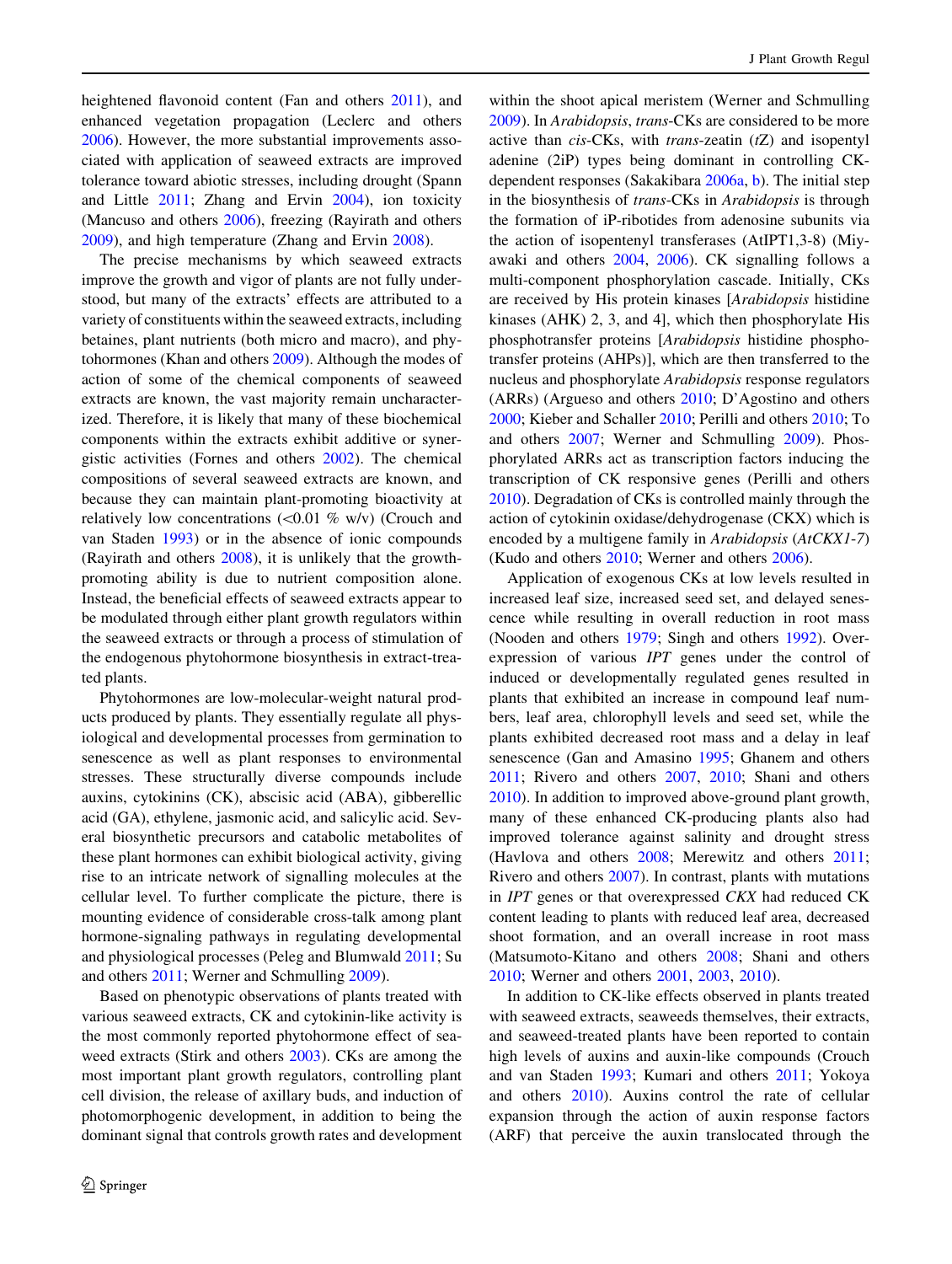action of Pin-formed (PIN) proteins and activate auxin responsive genes (Bishopp and others [2011](#page-14-0); Moubayidin and others [2009\)](#page-14-0). Auxin biosynthesis is complex, with five biosynthetic pathways described in Arabidopsis [4 tryptophan (trp)-dependent and one trp-independent (Zhao [2010\)](#page-15-0)]. A commercial extract of A. nodosum had an estimated concentration as high as 50 mg  $g^{-1}$  dry weight (DW) of indole acetic acid (IAA) (Kingman and Moore [1982\)](#page-14-0). Auxin-like responses have been observed through proliferation of adventitious roots in cut mung bean shoots immersed in a variety of aqueous seaweed extracts (Kumari and others [2011](#page-14-0)). In addition, the organic components of A. nodosum extracts were shown to activate the GUS expression driven by the synthetic auxin responsive promoter DR5 in transgenic Arabidopsis plants (Rayirath and others [2008\)](#page-15-0).

In the present study, we attempted to identify the mechanisms by which application of the alkaline ANE alters phytohormone levels in plants by quantifying changes in phytohormone concentration and transcript abundance of phytohormone metabolic genes.

## Materials and Methods

## Plant Growth

Arabidopsis thaliana (L. Heyhn.) plants, ecotype Columbia (Col-0), were grown in in vitro culture. Seeds were first gas sterilized with NaClO (5 % v/v) and concentrated HCl  $(0.3 \% \text{ v/v})$  for 3 h, suspended in 0.15 % agar (Bioshop Canada, Inc., Burlington, ON, Canada), and stored at  $4^{\circ}$ C in the dark. After 2–3 days of stratification, seeds were sown on sterilized filter paper within a 100-ml glass jar containing 10 ml of  $\frac{1}{2}$  MS medium (Murashige and Skoog salt, Sigma, St. Louis, MO, USA) supplemented with 1 % (w/v) sucrose pH 5.7, which was sealed with a Magenta B cap (Sigma). The seeds were then grown in a growth chamber at  $22^{\circ}$ C with a 16-h light/8-h dark cycle with a light intensity of 100  $\mu$ mol m<sup>-2</sup> s<sup>-1</sup>.

#### Chemical Treatment

Soluble seaweed extract powder (ANE), commercially produced from A. nodosum (Acadian Seaplants Limited, Dartmouth, NS, Canada), was used in the experiment. The control treatment was a modified Long Ashton Nutrient Solution (LANS) that contained inorganic ions that were present in the ANE [1.7 mM KOH, 1.65 mM KCl, 400  $\mu$ M KNO<sub>3</sub>, 400 µM Ca(NO<sub>3</sub>)<sub>2</sub>, 150 µM MgSO<sub>4</sub>, 133 µM NaH<sub>2</sub>PO<sub>4</sub>, 10 µM NaCl, 5 µM C<sub>6</sub>H<sub>5</sub>FeO<sub>7</sub>, 3 µM H<sub>3</sub>BO<sub>3</sub>,  $1 \mu M$  MnSO<sub>4</sub>, 500 nM CuSO<sub>4</sub>, 200 nM ZnSO<sub>4</sub>, 50 nM  $Na<sub>2</sub>MoO<sub>4</sub>$ , and 20 nM CoSO<sub>4</sub>]. Both test solutions were

adjusted to pH 5.7 and filter sterilized before being added to 14-day-old plants at a final rate of 0.01 % w/v.

#### Phytohormone Analysis

Rosette leaves from 25 Arabidopsis plants were harvested  $\sim 1$  g fresh weight (FW)] at 24, 96, and 144 h following ANE treatment. There were three biological replicates for each treatment and time point. The whole experiment was repeated twice over a period of 4 months. Samples were flash frozen and lyophilized, precisely weighed, and processed according to Chiwocha and others ([2003\)](#page-14-0). Seaweed extracts of powder and liquid origins were lyophilized, with 1 g used for analysis. Quantification of ABA, cytokinins, auxins, and GAs in control and ANE-treated plant tissue was conducted using ultraperformance liquid chromatography–electrospray tandem mass spectrometry (UPLC-ESI–MS/MS: [http://www.nrc-cnrc.gc.ca/eng/facilities/pbi/](http://www.nrc-cnrc.gc.ca/eng/facilities/pbi/plant-hormone.html) [plant-hormone.html](http://www.nrc-cnrc.gc.ca/eng/facilities/pbi/plant-hormone.html)). Particulate matter and other unwanted components were removed by solid-phase extraction (SPE) with C18 SepPak cartridges (Waters, Mississauga, ON, Canada). The procedure used for quantification of endogenous auxins, abscisic acid, and metabolites GA and cytokinins was performed as described in Chiwocha and others ([2003\)](#page-14-0). Internal standards used for analysis were synthesized or obtained as described previously (Abrams and others [2003](#page-13-0); Chiwocha and others [2003](#page-14-0), [2005](#page-14-0); Zaharia and others [2005\)](#page-15-0). Calibration curves were created for all compounds of interest. Quality control samples (QCs) were run along with the tissue samples. Detailed methods for phytohormone analysis are described in Supplementary Methods.

#### Root Growth Assay

In addition to wild-type seeds, the following Arabidopsis thaliana (Columbia ecotype Col-0) plants were obtained from the Arabidopsis Stock Center in Columbus, OH, USA: *abi4-1* mutants, *DR5:GUS*, and the quadruple mutant ipt1,3,5,7 donated by Dr. Tatsuo Kakimoto (University of Osaka) (Matsumoto-Kitano and others [2008](#page-14-0)) and the ARR5::GUS in the Wassilewskija (WS-0) background. Gas-sterilized Arabidopsis seeds (wild-type Col-0; abi4-1, DR5:GUS, ARR5::GUS, and ipt1,3,5,7) were spread onto  $\frac{1}{2}$  MS media and stratified at 4 °C for 3 days before being oriented vertically in the growth chamber. Evenly germinated seedlings were transferred after 4 days to square  $\frac{1}{2}$ MS plates supplemented with the different concentrations of ANE. Root length was measured on 7-, 9-, and 11-dayold seedlings, and relative root growth rates were evaluated by comparison with the control using ImageJ software (Research Services Branch, NIH, Bethesda, MD, USA).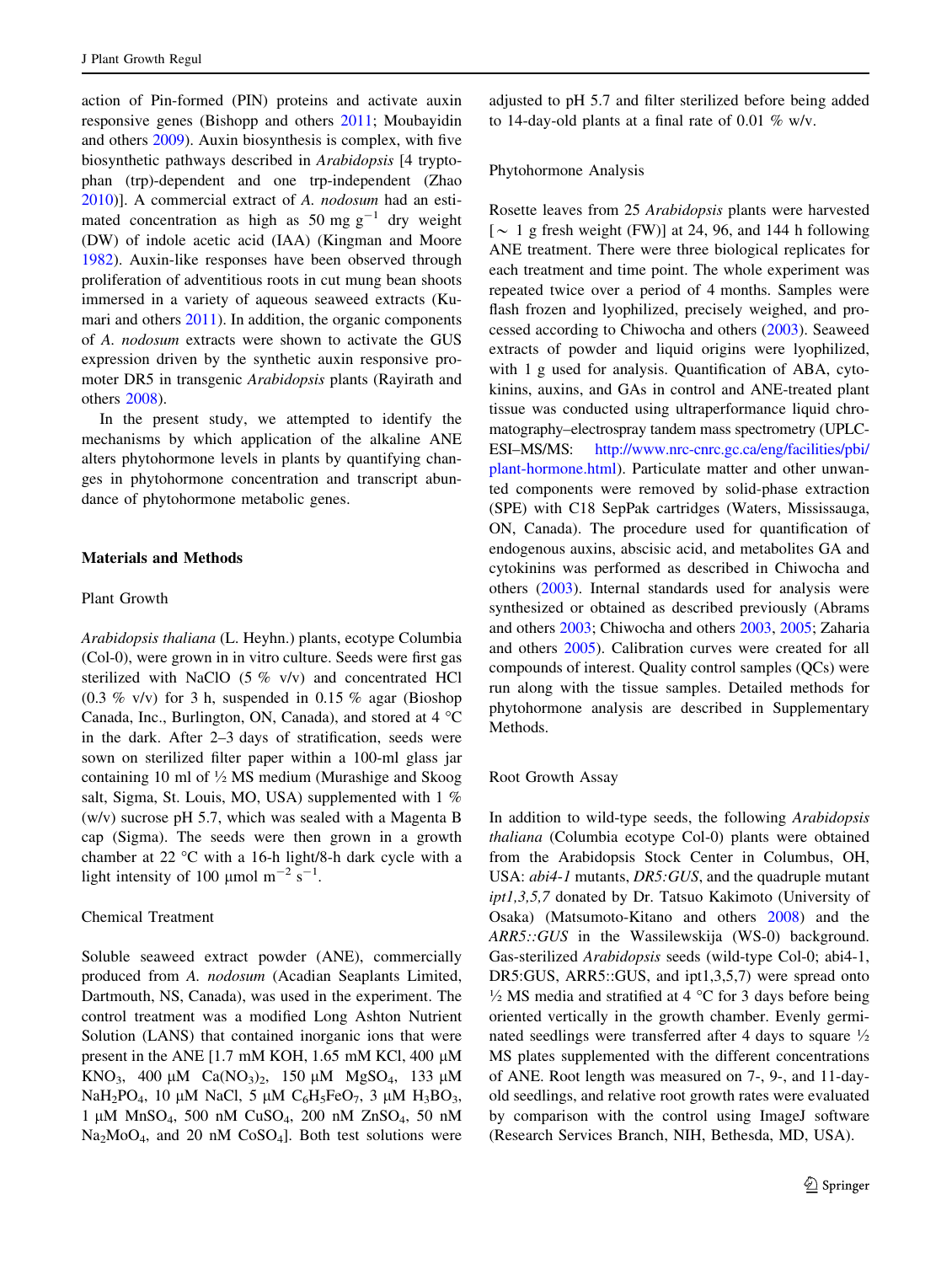## Lateral Root Quantification

The number of lateral roots were counted on transferred seedlings starting 7 days post germination and then grown on  $\frac{1}{2}$  MS medium containing ANE or control. The number of lateral roots on the primary root was determined with a dissecting microscope; all lateral roots that had emerged from the primary root were counted.

For root growth and GUS assays, gas-sterilized Arabidopsis seeds were plated onto  $\frac{1}{2}$  MS media solidified with 0.25 % (w/v) Phytagel (Sigma), stratified for 3 days at 4  $\degree$ C, and then transferred vertically to growth chamber conditions. Four days after germination the seedlings were transferred to square plates containing solidified  $\frac{1}{2}$  MS media supplemented with different treatments.

#### GUS Staining

Plant tissues were fixed in 90  $\%$  (v/v) acetone for GUS staining, which was performed as described previously (Weigel and Glazebrook [2002](#page-15-0)). Pictures were taken with a Canon digital camera (EOS Rebel) using a stereoscope microscope. Each treatment was performed using a minimum of three biological replicates.

#### qRT-PCR Analysis

Total RNA was isolated using the monophasic RNA extraction method (Chomczynski and Sacchi [1987\)](#page-14-0). Two micrograms of RNA was treated with 2 units of RQ1 DNAse (Promega, Madison, WI, USA) according to the manufacturer's instructions. cDNA was synthesized using an Applied Biosystems high-capacity cDNA synthesis kit (Applied Biosystems, Life Technologies, Carlsbad, CA, USA), using the manufacturer's protocols. Relative transcript levels were assayed by real-time PCR analysis using gene-specific primers on a StepOneTM Plus Real-Time PCR System (Applied Biosystems), which used the Power SYBR<sup>®</sup> Green RT-PCR Reagents kit (Applied Biosystems). Primer sequences were taken from the Roche Universal Probe Library (Roche Diagnostics, Indianapolis, IN, USA). Wherever possible, the primers would flank an intron-spanning region. All amplicon-length ranges were between 68 and 120 bp. The reaction mixture contained 5 µL of Power SYBR® Green PCR Master Mix, 20 ng of cDNA, and 250 nM of each of the forward and reverse primers. The following default program was used: 95  $\degree$ C for 10 min, followed by 40 cycles of 95  $\degree$ C for 15 s and 60 °C for 1 min each. RNA relative quantification analyses were performed using Actin2 serving as an endogenous control, with efficiencies calculated by dilution series for individual primers (Pfaffl [2001\)](#page-15-0). The list of primers used is shown in Supplementary Table 2. Each data point was determined in triplicate for each of the three biological replicates and presented as mean  $\pm$  SE.

#### Statistical Analysis

For all analyses, ANE-treated plants were compared to control-treated plants, with the differences analyzed using analysis-of-variance Tukey's honestly significant difference test  $(*p < 0.05, **p < 0.01, **p < 0.001)$  with SPSS 15.0 software (SPSS, Inc., Chicago, IL, USA).

## Results

Phytohormone Analyses of A. nodosum Extracts

To determine if previously reported increases in ''phytohormone-like''responses were due to phytohormones present within seaweed extracts themselves, we quantified the phytohormones in various seaweed extracts. Total phytohormone levels were quantified in A. nodosum alkaline extracts from Canadian Atlantic sources used in this study, in addition to various other commercially available extracts (Table [1\)](#page-4-0). The phytohormone levels in all of the extracts were relatively low, with isopentenyl adenine (2iP) being the only CK detected in all of the samples at levels close to 10 ng  $g^{-1}$  DW of sample. Similarly, the concentrations of ABA and its catabolites and all of the GAs were less than 5 ng  $g^{-1}$  DW. The Norwegian ANE had levels of IAA in excess of 500 ng  $g^{-1}$  DW; however, the remaining samples had lower levels in the  $20-25$ -ng  $g^{-1}$  DW range, which would be unlikely to induce any auxin-responsive phenotypes at field application because minimum concentrations required for phenotypic changes are reported to be approximately 100 nM.

## Effect of Seaweed Extracts on Rooting

Addition of aqueous ANE (0.01 % w/v) to  $\frac{1}{2}$  Murashige and Skoog (MS) media decreased the length of the primary roots at 3 and 5 days following treatment, a reduction of over 20 % compared to unsupplemented  $\frac{1}{2}$  MS medium (Fig. [1,](#page-5-0)  $p < 0.01$ ). There was also a reduction in the total number of secondary roots, with ANE-treated plants having approximately 35 % fewer secondary roots per root primordia. Additionally, the ratio of secondary roots was reduced from 2.7 to 2.2 branches  $cm^{-1}$  ( $p<0.01$ , data not shown). The overall morphology of the roots was also altered, with the secondary roots supplemented with A. nodosum extracts exhibiting reduced horizontal growth and growing in a more vertical fashion (Fig. [1](#page-5-0)a).

Both CKs and ABA are strong repressors of root growth in plants (Wasilewska and others [2008](#page-15-0); Werner and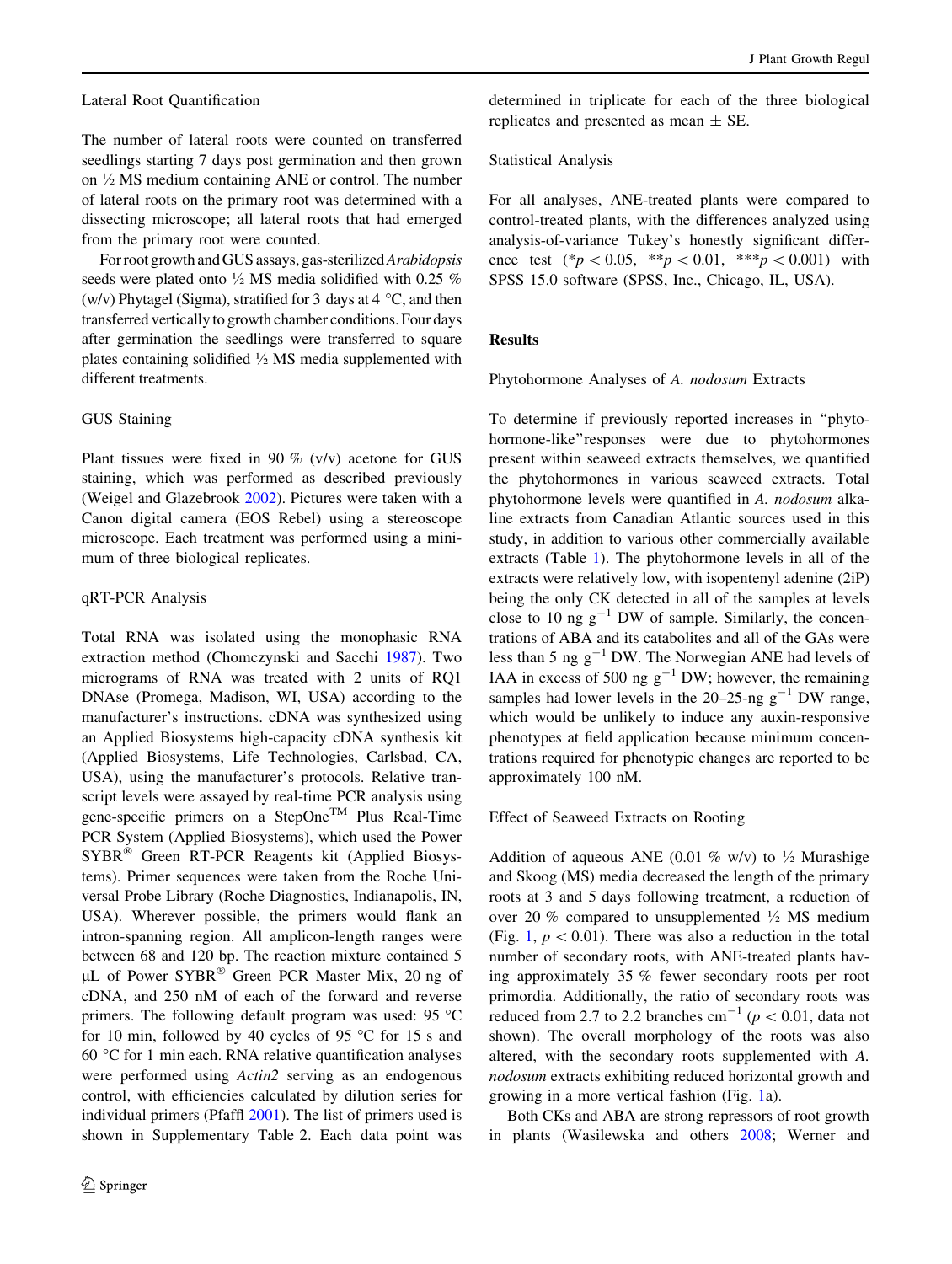<span id="page-4-0"></span>**Table 1** Concentration of plant growth regulators in various commercial seaweed extracts (ng  $g^{-1}$  dry weight)

| Seaweed extract                    | Auxins     |             |             |             |             |            | ABA and ABA metabolites |            |    |              |              | Cytokinins             |         |           |      |      |
|------------------------------------|------------|-------------|-------------|-------------|-------------|------------|-------------------------|------------|----|--------------|--------------|------------------------|---------|-----------|------|------|
|                                    | <b>JAA</b> | IAA-<br>ala | IAA-<br>asp | IAA-<br>glu | IAA-<br>leu | <b>IBA</b> | <b>ABA</b>              | <b>DPA</b> | PA | $Neo-$<br>PA | $t -$<br>ABA | $_{c}$ -<br><b>ZOG</b> | t-<br>Z | $C-$<br>Ζ | 2iP  | iPA  |
| Canadian Atlantic ANE<br>7/21/08   | 25         | 15          | 50          | 5           | 5           | nd         | $\overline{2}$          | nd         | nd | nd           | nd           | 5                      | nd      | nd        | 10   | 5    |
| Canadian Atlantic ANE<br>2/6/09    | 35         | 10          | 50          | 10          | 5           | nd         |                         | nd         | nd | nd           | nd           | 5                      | nd      | nd        | 10   | 5    |
| Canadian Atlantic ANE<br>4/10/09   | 25         | 10          | 50          | 5           | 5           | nd         | 1.5                     | nd         | nd | nd           | nd           | 5                      | nd      | nd        | 10   | 5    |
| French ANE                         | 6          | nd          | nd          | nd          | nd          | nd         | nd                      | nd         | nd | nd           | nd           | nd                     | nd      | nd        | -1   | nd   |
| American Atlantic ANE              | 50         | nd          | nd          | nd          | nd          | nd         | nd                      | nd         | nd | nd           | nd           | nd                     | nd      | nd        | -1   | 4.9  |
| Irish ANE                          | nd         | 9.7         | nd          | nd          | 1.5         | nd         | nd                      | nd         | nd | nd           | nd           | nd                     | nd      | nd        | 3.3  | 58.4 |
| Norwegian ANE                      | 615        | Nd          | nd          | nd          | nd          | nd         | nd                      | nd         | nd | nd           | nd           | nd                     | nd      | nd        | 10   | 45.7 |
| S. African <i>Ecklonia</i> extract | nd         |             | nd          | 1.5         | nd          | 7.2        | nd                      | nd         | nd | nd           | $\mathbf{1}$ | nd                     | nd      | nd        | nd   | nd   |
| S. African Ecklonia extract        | 21.2       |             | nd          | nd          | nd          | nd         |                         | nd         | nd | nd           | nd           | nd                     |         | nd        |      |      |
| N. Pacific Macrocystis<br>extract  | nd         |             | nd          | nd          | 1.1         | 12.5       |                         | nd         | nd | nd           | 54           | nd                     | nd      | 1.7       | 6.1  | 1.3  |
| South Pacific Durvilea             | nd         | nd          | nd          | nd          | nd          | nd         | nd                      | nd         | nd | nd           | nd           | nd                     | nd      | nd        | 27.7 |      |
| Chinese Sargassum extract          | nd         | 25          | nd          | nd          | nd          | 1066       | 10                      | nd         | nd | nd           | nd           | nd                     | 10      | nd        | 10   | 10   |

Approximately 1 g of seaweed extract from random samples was dried and pooled for analysis. Canadian Atlantic ANE harvested from three distinct batches were analyzed separately

IAA indole acetic acid, IAA-ala N-(indole-3-yl-acetyl)-alanine, IAA-asp N-(indole-3-yl-acetyl)-aspartic acid, IAA-glu = N-(indole-3-yl-acetyl) glutamic acid, IAA-leu N-(indole-3-yl-acetyl)-leucine, IBA indole-3-butyric acid, ABA cis-abscisic acid, DPA dihydrophaseic acid, PA phaseic acid, t-ABA trans-ABA, c-ZOG cis-zeatin-O-glucoside, t-Z trans-zeatin, 2iP isopentenyladenine, iPA isopentenyladenosine, nd not detected

Schmulling [2009](#page-15-0)). To determine if the observed reduction in root growth was due to the presence of either ABA or CKs within the ANE itself, we repeated the experiment with the ABA/CK-insensitive mutant *abi4-1* (Shkolnik-Inbar and Bar-Zvi [2010](#page-15-0)) and the CK biosynthesis quadruple mutant ipt1,3,5,7 (Matsumoto-Kitano and others [2008\)](#page-14-0). The abi4-1 mutants exhibited decreased length of primary roots and increased lateral rooting ratios compared to Col-0 plants in both control and ANE treatment. However, the increased lateral root ratio was greater following ANE treatment with the *abi4-1* plants, which displayed a 50 % increase in lateral root number compared to only a 35 % increase with the control media (Supplementary Fig. 1). Additionally, there was no significant difference in primary root length in abi4-1 plants grown on either control or ANE-supplemented media compared to the nearly 20 % reduction in primary root length in control Col-0 plants. When ipt1,3,5,7 plants were grown on control medium, they produced thinner primary roots and a greater number of both secondary and adventitious roots, with the primary root similar in length to that of Col-0 plants (Supplementary Figs. 1 and 2). Similar to Col-0 plants, the mean length of primary roots for  $ipt1,3,5,7$  plants was also reduced. However, the length was reduced to a lesser extent than for Col-0 (Supplementary Figs. 1 and 2). The phenotype observed is possibly due to increased biosynthesis of endogenous phytohormones (that is, CKs and ABA) within the plant rather than an effect of the extract itself.

Effect on DR5 and ARR5 Reporters

Since we observed a decrease in root growth in the agar plate system following ANE treatment, we proceeded to determine if auxin and CK responses were altered using the synthetic auxin-responsive promoter DR5 driving GUS genes in Arabidopsis Col-0, and the CK-sensitive promoter ARR5 driving GUS expression in the WS-0 background of Arabidopsis. Forty-eight hours after transfer to media containing 0.01 % w/v ANE, GUS activity was greatly reduced throughout the DR5::GUS seedlings (Fig. [2](#page-5-0)). The activity in the controls was found throughout the vasculature of the cotyledons, with increasing intensity found at the root tips. The expression pattern was similar in plants transferred to media containing ANE, but with an overall lower intensity (Fig. [2\)](#page-5-0). Five days after transfer the differences persisted. The GUS activity dissipated from the cotyledons of the control plants and was present within the vascular tissues of the fully formed leaves and relatively more intense within the newly emerging leaves (not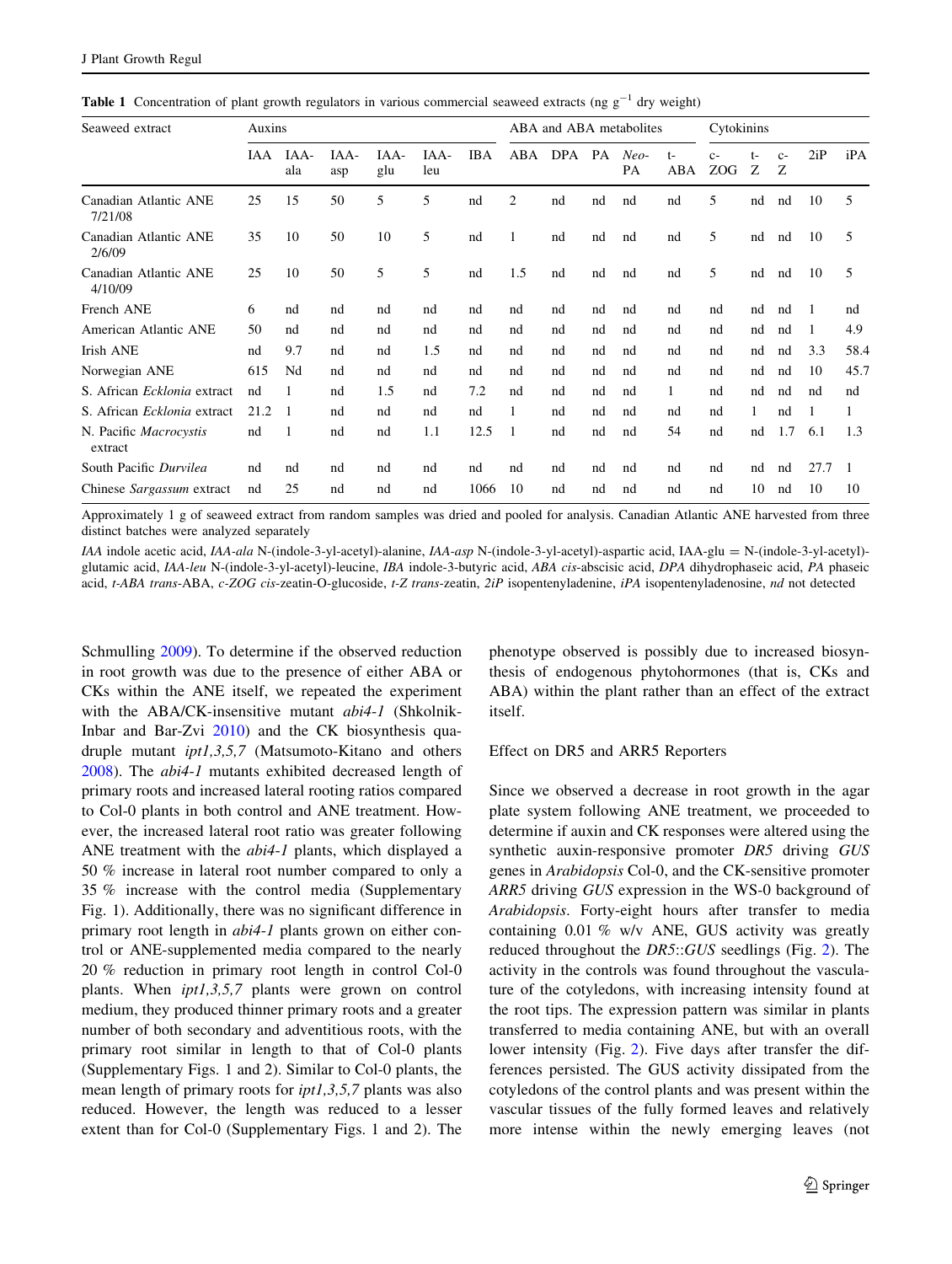<span id="page-5-0"></span>

Fig. 1 Root growth and development was affected by ANE in agar plate system. a Twelve-day-old seedlings of wild-type Arabidopsis, 8 days after transfer to control (left) or ANE (0.01 % w/v) in  $\frac{1}{2}$  MS solid media. b Average length of primary roots in seedlings 3 and 5 days after transfer to indicated media. The data represent the mean  $\pm$  SE ( $n = 3$ ). c Number of lateral roots at all developmental stages (including lateral root primordial) in seedlings 3 and 5 days following transfer to media containing treatment

shown). In contrast, leaves of the ANE-treated plants exhibited much lower levels of GUS activity, with nearly undetectable levels within the vasculature of fully formed



Fig. 2 ANE treatment alters auxin distribution in leaf tissues and roots. GUS staining of DR5::GUS transgenic seedlings 48 h after transfer to  $\frac{1}{2}$  MS control or ANE (0.01 % w/v) medium. a Cotyledons, emerging leaves, and shoot apical meristem. b Primary and lateral roots

leaves and relatively weak levels in the expanding leaves, with the bulk of the activity found in the tips of both the leaves and the cotyledons. The differences in the root tissues were more pronounced. After 48 h the control exhibited GUS activity throughout the primary root, with increased activity at the points of initiation of the secondary roots and within the elongating secondary roots. Heightened activity was found near the root meristems compared to ANE-treated plants, which exhibited much weaker GUS activity in the primary root with fewer and more weakly staining secondary root structures. The differences persisted in the root tissues 5 days following ANE treatment, with reduced GUS activity most prominent in the expanding root section of both the primary and the lateral roots (data not shown).

Additionally, transgenic WS-0 Arabidopsis harboring the CK-sensitive promoter ARR5, which controls GUS expression, was visualized on ANE-treated or control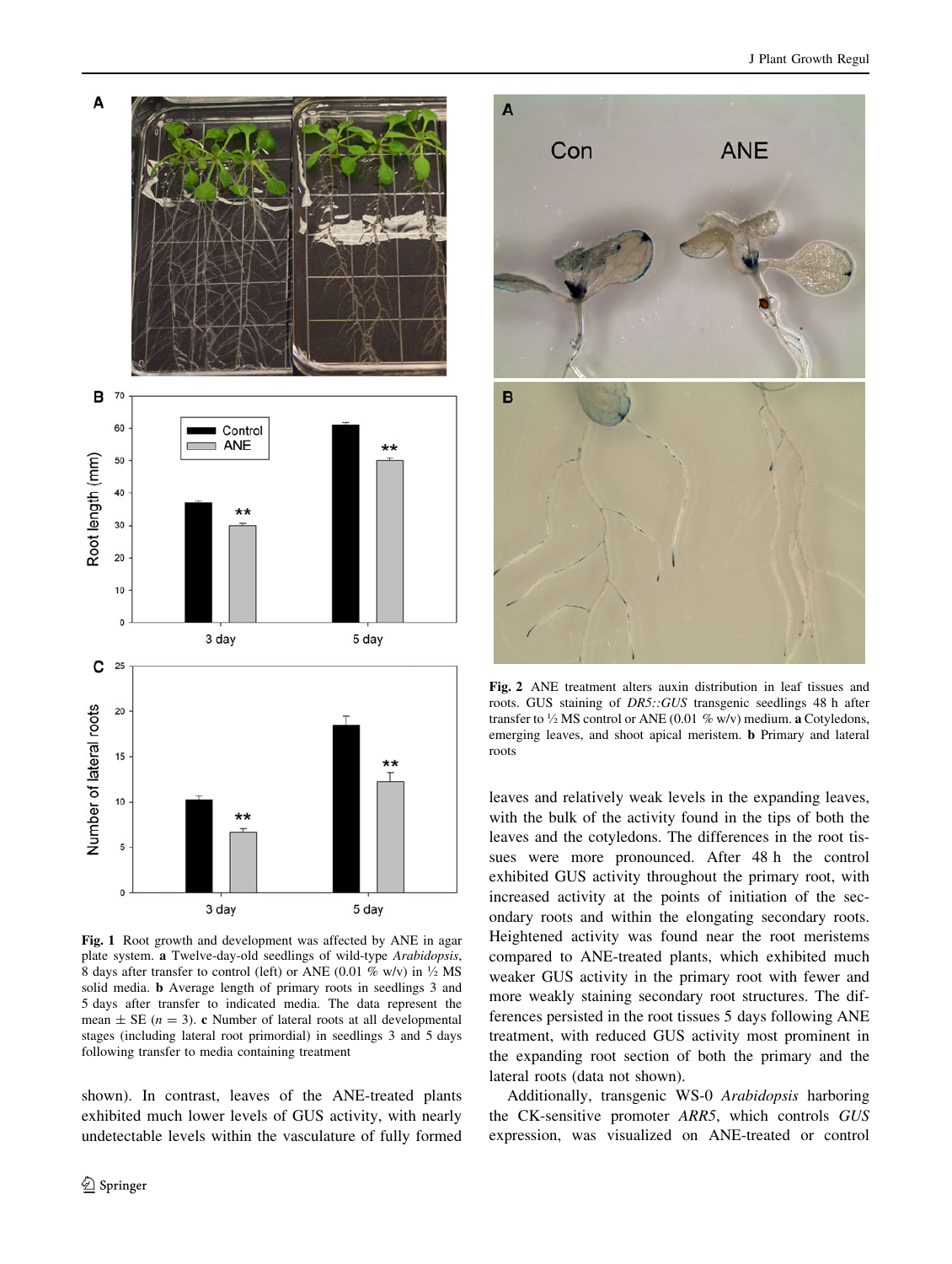<span id="page-6-0"></span>plants. Forty-eight hours after transferring the seedlings on media containing ANE, the histochemical GUS activity was present in nearly all of the tissues of both ANE and control-treated seedlings. There was activity throughout the cotyledons, hypocotyls, and roots, with particularly strong activity in the vascular and meristematic tissues. ANEtreated plants exhibited relatively more intense GUS staining 48 h after treatment relative to the controls, particularly in the cotyledon mesophyll cells, the hypocotyls, and the roots (Fig. 3). Five days after treatment the control plants displayed ARR5-driven GUS activity, primarily in the vascular tissue, with the activity moving away from the aging tissues toward the newly expanding leaves and at the root meristems (both primary and secondary). Relative to the controls, the ANE-treated seedlings had more intense GUS activity within the newly expanding leaves (notably in the mesophyll cells in addition to the vascular tissues), and intense staining near the shoot apical meristems and the newly formed immature leaves. When roots were examined 5 and 7 days after transfer to the ANE treatment, the heightened ARR5 expression was maintained, with the primary root staining intensely and increased activity maintained around both primary and secondary root tips relative to the controls (Fig. 3b–d).



Fig. 3 ANE treatment altered cytokinin distribution in foliar tissues and roots. a GUS staining of  $ARR5::GUS$  transgenic seedlings 48 h after transfer to  $\frac{1}{2}$  MS control (*left*) or ANE (0.01 % w/v) medium (*right*). **b**, c Five days after transfer. **d** Intact 12-day-old seedling 7 days after transfer

Effect of ANE on Phytohormone Levels

Since we determined that the levels of phytohormones present in the various commercial seaweed extracts are insufficient to alter plant phenotypes or induce promoter expression in the GUS transgenic Arabidopsis plants, we hypothesized that the extracts were altering endogenous, biosynthetic pathways of plants. To this end, we quantified the levels of a complete spectrum of phytohormones in Arabidopsis plants grown under highly controlled conditions to minimize biological variations.

Endogenous levels of auxins, including free IAA, indole-3-butyric acid (IBA), and IAA conjugated forms [that is, IAA-aspartic acid (IAA-asp), IAA-glutamic acid (IAA-glu), IAA-leucine, and IAA-alanine], were quantified by UPLC-ESI–MS/MS. Of the auxins detected, only IAA, IAA-asp, and IAA-glu were present in all of the samples, of which IAA was the most dominant auxin representing nearly 90 % of the total detected. There was a high level of variation in the absolute IAA levels between experimental repeats and therefore the data could not be pooled (Supplementary Fig. 3). Despite high levels of variation in auxin levels, similar trends were observed and differences were apparent when treated as ratios of the controls 24 h after treatments (Fig. [4\)](#page-7-0). The overall level of IAA increased in the control plants by approximately 20 % between 24 and 96 h before falling rather sharply by nearly 50 % between 96 and 144 h. The ratios of IAA were reduced in the rosette leaves of ANE-treated Arabidopsis by 33 % and 42 % at 24 and 96 h following treatment, respectively ( $p < 0.05$ ), with the ratio falling by 144 h after treatment to a level that was similar to the controltreated plants.

Levels of various CKs, including bioactive forms as well as conjugated ones, were analyzed in the rosette leaves of control and ANE-treated Arabidopsis plants. Results show that the bioactive free-base cytokinins, that is, Z (both cisand trans-CKs), dhZ, and 2iP, were not detected; however, their precursors ZR and iPA were present in good amounts (except for dhZR which was not detected). Moreover, ZOG (zeatin-O-glucoside), which is another catabolism product of Z, was also found in considerable amounts. Of the CKs detected, the trans-CKs were the most abundant at 24 h after ANE treatment, whereas t-ZR and iPA were the most abundant, representing nearly 65 % of the total CKs detected. Ninety-six and 144 h after treatment, the cis-CKs corresponded to a much greater ratio of the total CK pool, with c-ZOG becoming the dominant isomer. Treatment with ANE increased the overall levels of CK in Arabidopsis rosette leaves nearly 50 %; moreover, whereas the levels of cis-CK isoforms were unaffected, increases of 100, 54, and 76 % were found for t-ZR, iPA, and total-trans isomers, respectively ( $p\lt 0.05$ ). Overall, the levels of CK decreased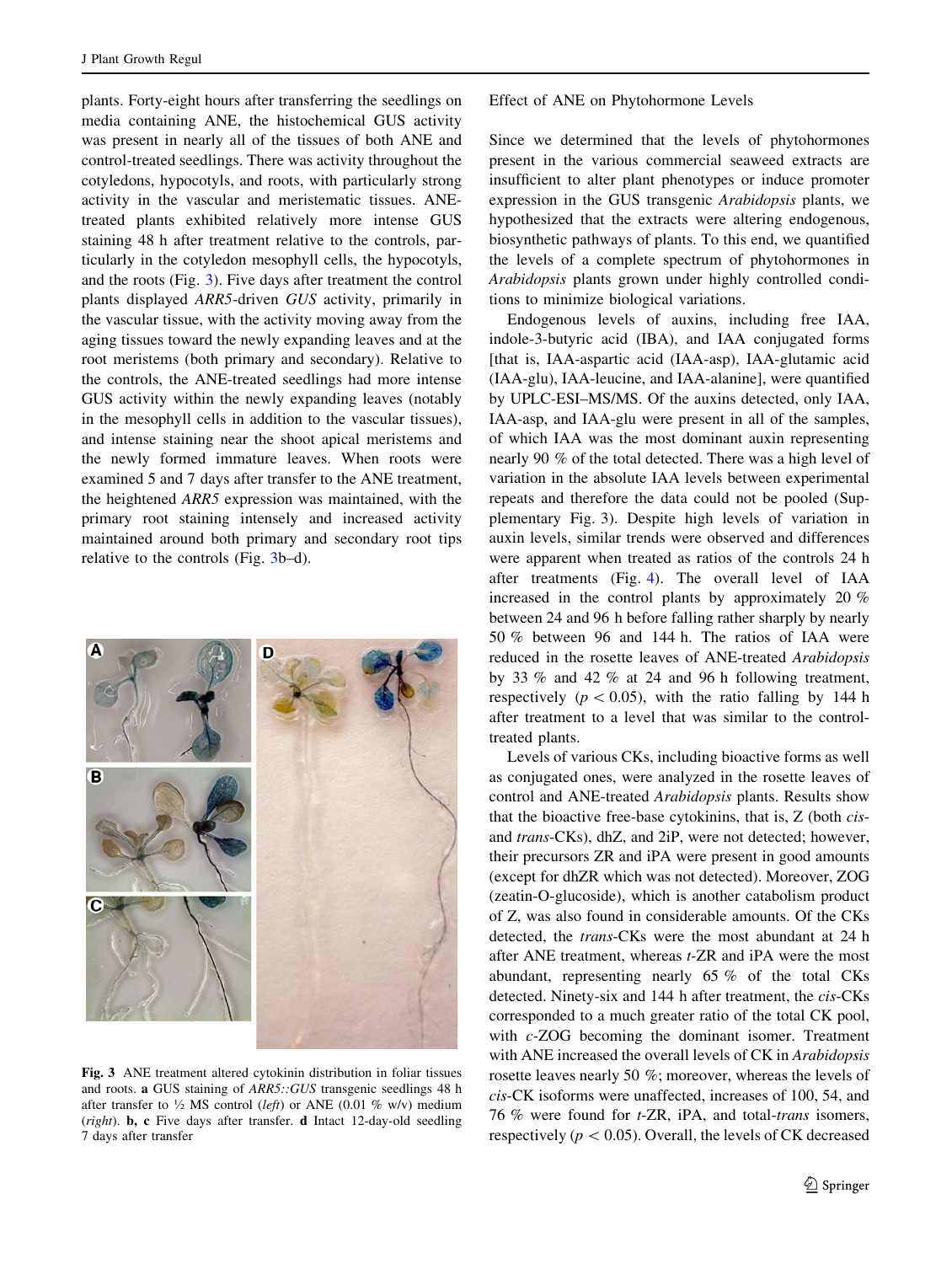<span id="page-7-0"></span>

Fig. 4 Relative auxin concentration in rosette leaves of Arabidopsis treated with ANE. Endogenous IAA levels relative to the control levels at 24 h (*bar* represents  $\pm$  SE)

at 96 h in both control and ANE-treated plants, whereas ANE treatments maintained a 40 % increase in total CK relative to 96-h control treatment, corresponding to increases in *trans-CKs* (Fig. [5](#page-8-0),  $p < 0.05$ ). Conversely, at 144 h following treatment, there was no significant difference in the total CK levels; however, the levels of trans-CKs were slightly higher in the control plants ( $p\lt0.1$ ), whereas the cis-CKs, in particular, c-ZOG, were found to be increased by 40 % in ANE-treated plants ( $p < 0.05$ ). The ANE treatments resulted in an early increase in the overall levels that returned to control levels by 144 h after the treatments.

Because seaweed extracts have been implicated in ABA-mediated responses, we quantified the concentration of ABA and its catabolites in Arabidopsis leaves following ANE treatment (Fig. [6\)](#page-9-0). The ABA levels increased with time in both control and ANE-treated plants, increasing by 100 % from 24 to 144 h post treatment, possibly due to age and size of the plants. There was also an increase in the ABA levels in plants that had ANE treatment, showing 40, 23, and 25 % increases at 24, 96, and 144 h, respectively  $(p<0.1)$ .

Metabolites of ABA were examined to gain insight into ABA homeostasis following ANE treatment. Catabolic products of ABA metabolism through 7'-, 8'-, and 9'-hydroxylation as well as conjugation were examined. Phaseic acid (PA), dihydrophaseic acid (DPA), and ABA glucose-ester (ABA-GE) were the only catabolites detected in the samples analyzed. Similar to ABA, the levels of these catabolites were found to increase with time by more than 100 % from 24 to 144 h. There were relatively large increases of 75 and 86 % at 144 h for PA and DPA in ANE-treated plants, respectively  $(p<0.05)$ . These increases indicated that the ANE-treated plants were converting the enhanced ABA produced to less active forms to alleviate growth-reducing effects of ABA. The application of ANE increased the ABA-GE levels relative to controls only at 144 h following treatment.

Bioactive gibberellins control a range of functions in plants that include several phenotypes observed in plants treated with seaweeds extracts. A complete suite of bioactive GAs, GA precursor, and GA degradation products was examined in Arabidopsis rosette leaves (Supplementary Table 1). Data suggest that representatives of both the nonhydroxylation GA biosynthetic pathway (GA12  $\rightarrow$  GA15  $\rightarrow$  GA24  $\rightarrow$  GA9  $\rightarrow$  GA4  $\rightarrow$  GA34) as well as the early 13-hydroxylation pathway (GA53  $\rightarrow$  GA44  $\rightarrow$  GA19  $\rightarrow$  $GA20 \rightarrow GA1 \rightarrow Ga8$ ) are present in small amounts. The presence of larger amounts of GA24 and its further catabolism product GA34 suggests that bioactive forms GA9 and GA4 must have been produced. Smaller amounts of GA53 and GA19 are also present. Results of the analysis show that ANE treatment slightly increased the overall levels of GAs, although not significantly.

#### Effect of ANE on Gene Expression

Since we observed that ANE treatment altered the endogenous concentrations of auxins, CKs, and ABA in Arabidopsis, we proceeded to investigate the effect of ANE on the expression of key genes involved in the metabolism of auxins, CKs, and ABA. In addition, we measured the expression of ABA- and CK-responsive genes to validate findings of phytohormone quantification.

For CK metabolism, we examined the expression of Arabidopsis IPT genes involved in the synthesis of bioactive CKs (that is, tZ and iP-type CKs) primarily from the methylerythritol phosphate (MEP) pathway, through ATP/ADP IPTs (IPT3, 4, and 5) (Miyawaki and others  $2004$ ,  $2006$ ), CK hydroxylase CYP735As (Takei and others 2004), in addition to the activation genes  $CK$  nucleoside  $5'$ - monophosphate phosphorohydrolase [LONELY GUY (LOG) (Kuroha and others [2009](#page-14-0))]. The expression levels of IPT3, 4, and 5 were quite low, indicating very low transcript levels in the leaf and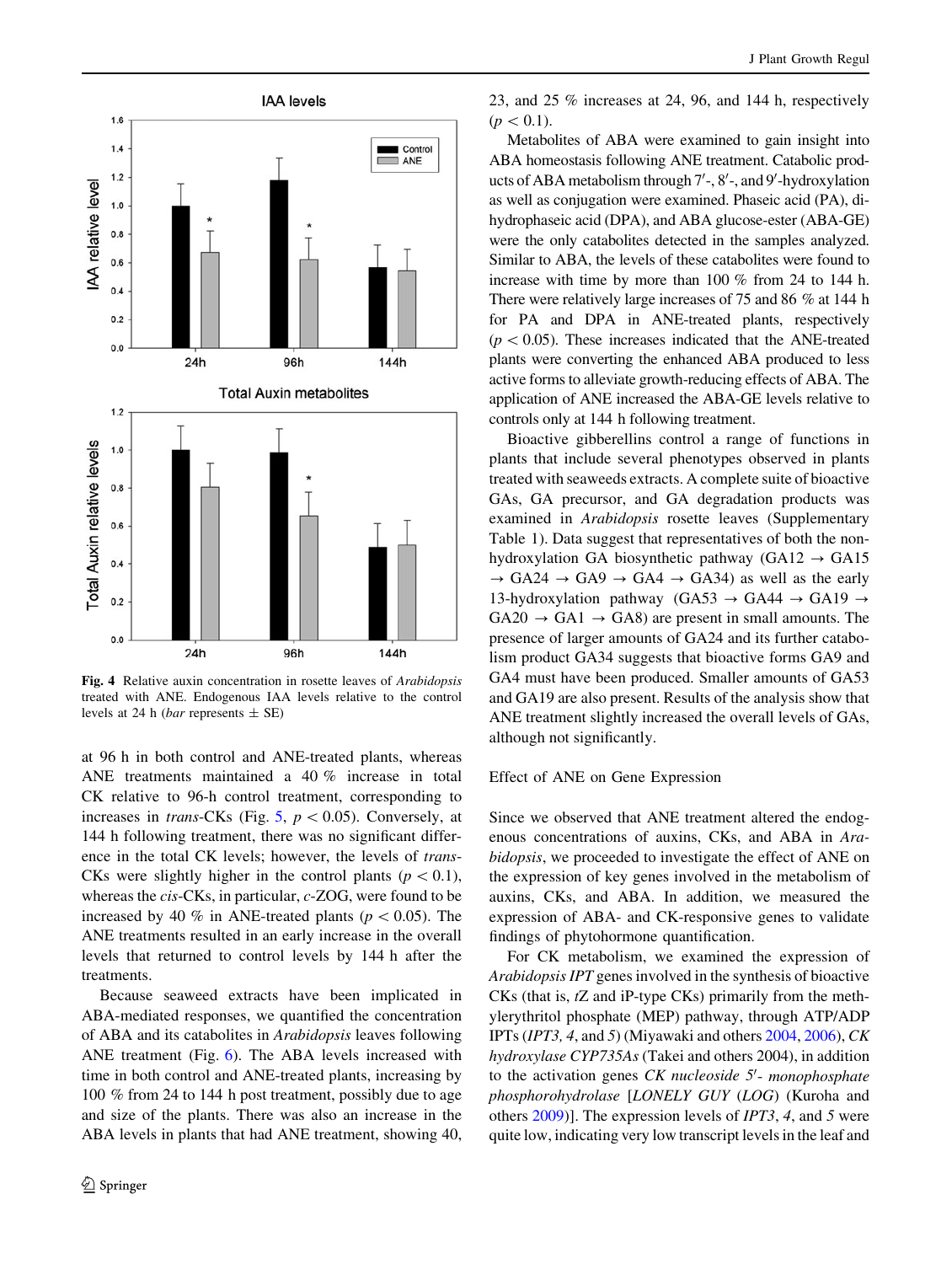<span id="page-8-0"></span>

Fig. 5 Effect of ANE treatment on cytokinin concentration in rosette leaves of Arabidopsis. Quantification of individual CK metabolites (top) and total CK metabolites in addition to total cis and trans

metabolites (bottom) from 24, 96, and 144 h following ANE (0.01 %  $w/v$ ) treatment or control (*bar* represents  $\pm$  SE)

root tissues examined. However, there were increases in transcript levels of between 1.6- and 3-fold of the control levels following ANE treatment at 24 h which dropped to between 1.4- and 2-fold by 96 h (Fig. [7\)](#page-10-0). Expression of CK hydroxylases was subsequently examined; due to the overall low transcript abundance of ATP/ADP IPTs, there was extensive variation within our CYP735A1 measurements, which were not included. However, the expression of  $CYP735A2$  followed a similar pattern to that of IPT3, 4, and 5 in ANE-treated plants (Fig. [7](#page-10-0)). Because there was an increase in some cis-CKs in ANE treatment at 96 and 144 h, we examined whether their formation was due to isomerization of the existing trans-CKs or whether there was delayed activation of the mevalonate (MVA) pathway using tRNA IPTs. Transcript profiles of both IPT2 and IPT9 were examined, with no significant alteration in expression levels for either gene following ANE application, indicating that the shift towards cis-CKs at later time points was not due to MVA pathway activation (Fig. [7\)](#page-10-0).

Final conversion of riboside CK precursors to their highly active free-base CKs is through either a direct conversion through LOG genes or a multiple-enzyme process that is not completely understood. Quantification of the transcripts of the most abundant LOG genes (LOG1, LOG7, and LOG8) in Arabidopsis leaves from control or ANE-treated plants revealed no significant increase in the transcript levels (Supplementary Fig. 4).

Potential increases in total CKs are possible through reduced expression of CKX genes. Key genes involved in CK catabolism, CKX2 and CKX4, were examined to determine if CK breakdown was affected due to ANE treatment. Expression of CKX2 was relatively low and no significant difference was observed between ANE-treated and control plants. The CKX4 transcript level was more abundant compared to that of CKX2, with the expression of both genes increasing with the age of the plant. However, ANE treatment of seedlings reduced the expression of CKX4 dramatically from 75 % of the control level 24 h following application to less than 25 % of the control levels at 96 and 144 h following application.

Increased ARR5 expression was observed in response to ANE treatment (Fig. [3\)](#page-6-0). In this experiment we used Wassilewskija (WS-0) backgrounds of *Arabidopsis*, which are impaired in root-based perception of beneficial growthpromoting microorganisms (Ton and others [2001\)](#page-15-0) and may respond differently to the bioactive compounds found in ANE. To determine if similar CK responses were occurring within the Col-0 background, we quantified the ARR5 transcript following ANE application in Arabidopsis Col-0. We observed a greater than twofold increase in ARR5 transcripts at 24 and 96 h post application before returning to levels similar to that of control at 144 h. In addition, one of the main implications of exogenous CK application or increased endogenous CK levels is the delay of the onset of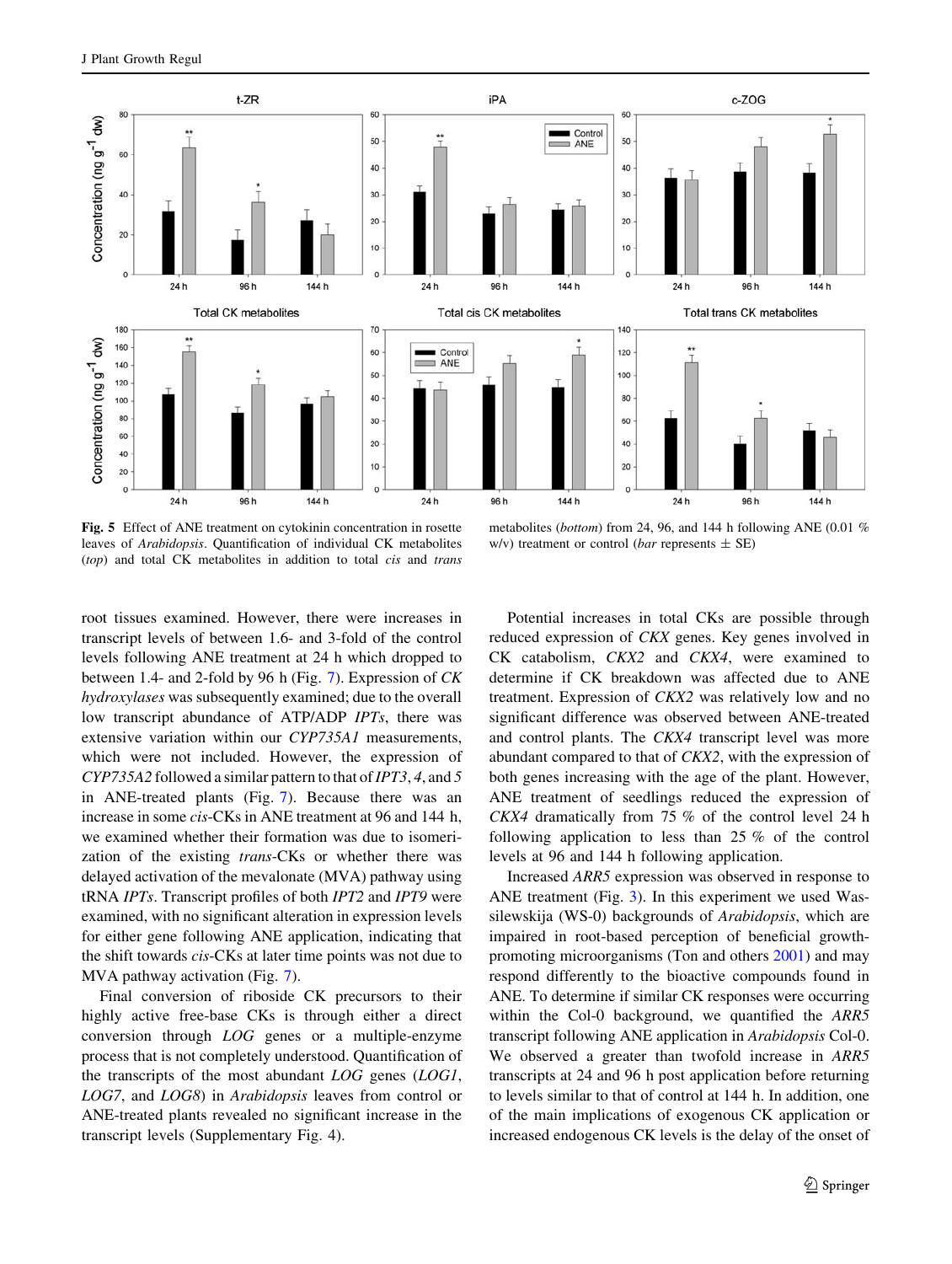<span id="page-9-0"></span>

Fig. 6 Effect of ANE treatment on ABA in rosette leaves of Arabidopsis. Quantification of ABA and ABA metabolite concentrations in Arabidopsis rosette leaves at 24, 96, and 144 h after treatment with ANE (0.01 % w/v) (bar represents  $\pm$  SE)

senescence. There was a strong inhibition in the transcription of the Senescence Associate Gene 13 (SAG13) at 96 and 144 h following ANE application relative to the control (Fig. [8](#page-10-0)), indicating a delay in overall leaf senescence due to ANE treatment.

We next examined the effect of ANE on key auxin biosynthetic genes. Transcript levels of the genes P450 cytochrome oxidases CYP79B2 and B3, which are key ratecontrolling enzymes for auxin biosynthesis, were examined. In a pattern consistent with the total auxin levels, the expression of CYP79B2 was repressed by 0.7-fold that of the control at 24 and 96 h before returning back to levels similar to that of control at 144 h (Fig. [9a](#page-11-0)). However, the expression of CYP79B3 was nearly identical but there was greater variation between biological replicates with no statistically significant differences beyond 24 h (data not shown). As the maximum suppression of the auxin level was observed 24 h following ANE treatment, the expression of a number of auxin biosynthetic genes was examined, including indole-3-glycerol phosphate synthase (IGPS1), phosphoribosylanthranilate transferase 1 (PAT1), tryptophan synthase alpha chain (TSA1), and nitrilase 1,2 (NIT1,2). All of these biosynthetic genes were found to be reduced to below 0.4-fold of control levels except PAT1, which was only weakly suppressed by ANE treatment (Fig. [9b](#page-11-0)).

As a result of a slight increase in the accumulation of the active GA precursor GA24, we examined the expression of the key GA biosynthetic genes GA3ox1 and GA2ox2. The expression of GA3ox1 and GA2ox2 was decreased by 40 and 75 %, respectively, in Arabidopsis 24 h after application of ANE. The expression of GA2ox2 returned to control levels at 96 and 144 h, whereas GA2ox1 transcript abundance was higher than that of the control 96 and 144 h after ANE treatment (Supplementary Fig. 5).

We investigated the expression of key ABA biosynthetic genes to study the mode of action of ANE. These genes included ABA2 (xanthoxin dehydrogenase) and 9-cis-epoxycarotenoid dioxygenase 3 (NCED3), which regulate the key steps of ABA biosynthesis. Quantification of the transcript levels of ABA biosynthetic genes followed a pattern similar to that of ABA concentration in ANEtreated plants. ANE application resulted in an increased expression of ABA biosynthetic genes. Furthermore, the increase in ABA concentration in ANE-treated plants was confirmed by quantifying the transcript abundance of the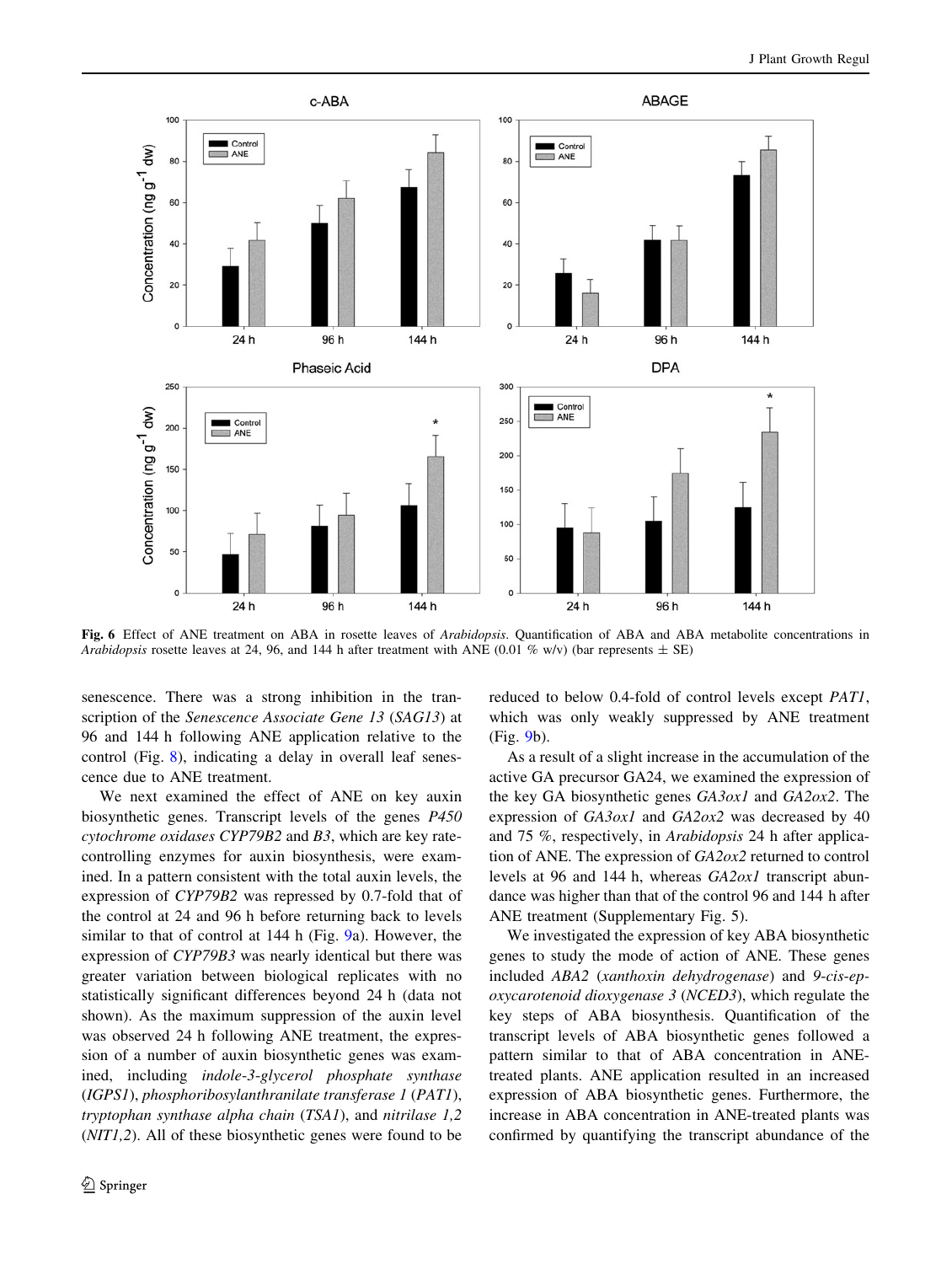<span id="page-10-0"></span>

Fig. 7 Expression of the key CK IPT biosynthetic genes acting as part of the methylerythritol phosphate (MEP) pathway (IPT3, 4, and 5) and CK hydroxylase CYP735A2 involved in production of trans-

CKs in Arabidopsis with the tRNA IPTs (IPT2, 9) involved in the formation of cis-CKs following ANE application. Data represent the mean  $\pm$  SE

Fig. 8 Expression of the key CK catabolic genes cytokinin oxidase/hydroxylase CKX4 and CKX2 (top) and expression of the CK-responsive genes ARR5 and SAG13 (bottom) at the indicated times following ANE application. Data represent the mean  $\pm$  SE



ABA-responsive gene RD29a. There was a significant increase in the transcription of  $RD29a$  (up to 4-fold) (Fig. [10](#page-12-0)).

We examined the transcript levels of CYP707A3, which encodes a key ABA 8'-hydroxylase, to determine if the heightened level of observed ABA catabolic end-products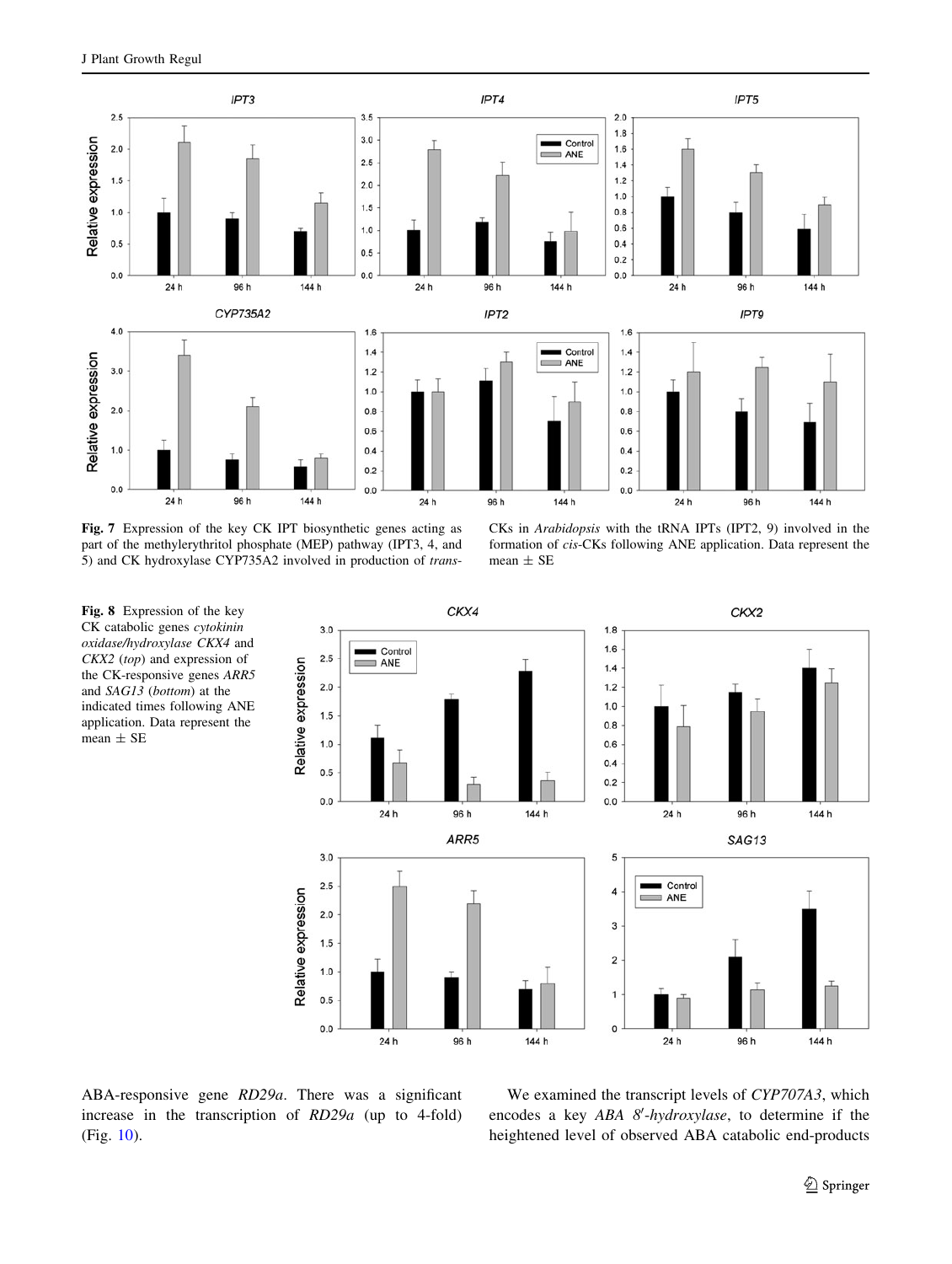<span id="page-11-0"></span>

Fig. 9 Auxin biosynthetic gene response to ANE treatment. a Expression of the key auxin biosynthetic gene CYP79B2 following ANE treatment. b Expression of auxin biosynthetic genes at 24 h following ANE application. Data represent the mean  $\pm$  SE

PA and DPA following ANE treatments was due to altered expression of ABA catabolic genes. ANE application initially repressed CYP707A3 (Fig. [10](#page-12-0)), consistent with an early increase in ABA, with relatively little change in the levels of PA and DPA (Fig. [6](#page-9-0)). From 96 to 144 h following ANE treatment, CYP707A3 transcript levels increased, coinciding with an increase in the ABA catabolite levels at these times (Fig. [6](#page-9-0)). The strong increase in PA and DPA potentially allows the plants to deal with the growth inhibitory effects of excess ABA under optimal or nearoptimal growth conditions.

## Discussion

Extracts of Ascophyllum nodosum have been used extensively as plant biostimulants in a variety of forms to improve crop performance and yield. Apart from containing naturally occurring plant growth stimulatory compounds such as vitamins, oligosaccharides, and micronutrients, seaweed extracts also have been reported to contain phytohormones (Craigie [2011](#page-14-0)), with numerous reports indicating that seaweed species (both brown and red seaweeds) contain the same hormones as terrestrial plants (Boyer and Dougherty [1988](#page-14-0); Stirk and others [2003](#page-15-0), [2004](#page-15-0); Yokoya and others [2010](#page-15-0)). Rayirath and others ([2008\)](#page-15-0) and Khan and others ([2011\)](#page-14-0) supported this argument, showing that extracts of A. nodosum, both whole and organic fractions, induce auxin and cytokinin-like effects using transgenic Arabidopsis plants harboring GUS reporters. Here we demonstrated that alteration in plant phenotype following seaweed extract application results from a modulation of biosynthesis, quantity, and ratios of the endogenously produced cytokinins, auxins, and abscisic acid metabolites, rather than from the exogenous phytohormones present within the extracts themselves. There was an overall increase in the concentration of both CK and ABA and their metabolites in *Arabidopsis* leaf tissue and a complimentary decrease in auxin levels following treatment with ANE. This overall increase in endogenous CKs, coupled with a reduction in IAA levels, likely explains previous reports of increased vegetative plant growth and resistance toward drought and salinity stress (Craigie [2011](#page-14-0); Khan and others [2009](#page-14-0)).

Auxins are key hormones involved in promoting elongation of primary roots, initiation of lateral root primordia, and development of formed lateral roots (Aloni and others [2006](#page-13-0); Nibau and others [2008](#page-14-0); Osmont and others [2007](#page-15-0)). In addition, ABA antagonizes auxin activity, which can be observed through inhibition of root elongation and lateral root formation, whereas CKs can induce auxin activity in developing tissues or inhibit auxin in established tissues (De Smet and others [2003,](#page-14-0) [2006;](#page-14-0) Fukaki and Tasaka [2009](#page-14-0); Wasilewska and others [2008\)](#page-15-0). CKs have been shown to inhibit the formation and establishment of an auxin gradient that is required for root elongation and initiation through the reduction in expression of PIN proteins (Ruzicka and others [2009](#page-15-0)). The inhibitory effects of ABAs on root formation are not fully understood; however, recent evidence suggests that elevated ABA levels inhibit polar auxin transport to the roots under optimal growing conditions, resulting in decreased root formation (Shkolnik-Inbar and Bar-Zvi [2010\)](#page-15-0). Application of ANE resulted in an overall reduction in primary root growth and reduced lateral root formation of Arabidopsis plants grown in vitro on a nutrient enriched agar plate system (Fig. [1\)](#page-5-0). This lateral root reduction, typical when CK or ABA are increased, would be further decreased by suppression of auxin biosynthesis and may help to explain the rooting phenotypes observed (Fukaki and Tasaka [2009;](#page-14-0) Werner and others [2001](#page-15-0)). Experiments conducted with the ABA- and CKinsensitive mutant abi4-1 allowed us to conclude that the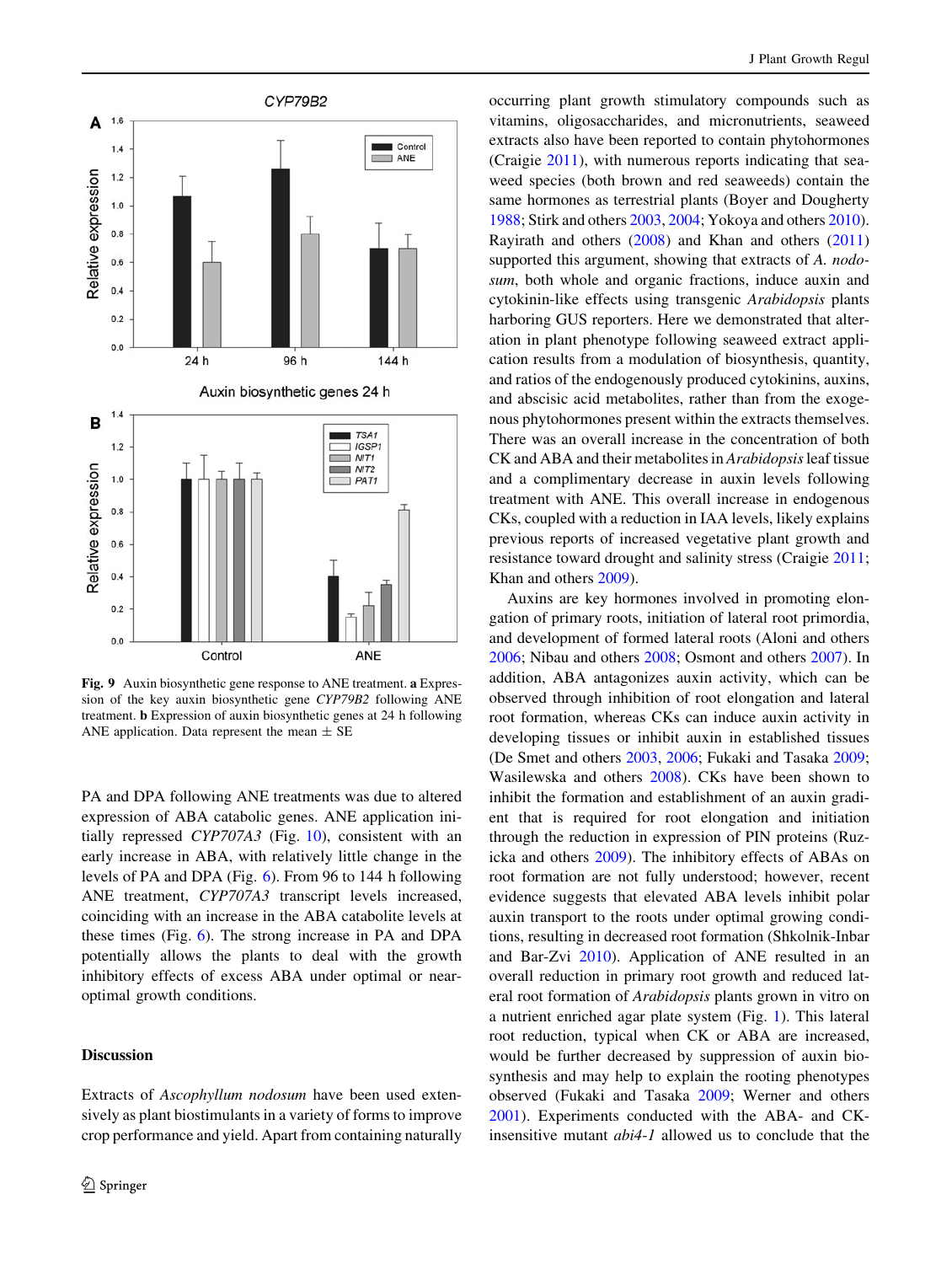<span id="page-12-0"></span>

Fig. 10 Expression of the key ABA biosynthetic genes xanthoxin dehydrogenase (ABA2) and NCED3, the ABA catabolic gene CYP707A2, and the ABA-responsive gene RD29a in Arabidopsis leaves at indicated time points following ANE application. Data represent the mean  $\pm$  SE

inhibition of root branching was due in part to the reduced perception of CK because there was no reduction in primary root length of *abi4-1* plants grown on ANE-containing medium and the reduction in number of lateral roots was similar to the reduction observed with abi4-1 plants grown on the surface of media containing low concentrations of CKs (Shkolnik-Inbar and Bar-Zvi [2010\)](#page-15-0). To determine if the phytohormone effects were due to levels within the ANE itself, we grew the quadruple mutant ipt1,3,5,7, which is deficient in CK biosynthesis but can respond to exogenously applied CKs (Matsumoto-Kitano and others [2008\)](#page-14-0), on media containing ANE and monitored the shoot and root growth. There was less reduction in primary root growth in ipt1,3,5,7 plants grown on media supplemented with ANE than in the wild-type Col-0 plants, which is consistent with our hypothesis that the observed CK-enhanced phenotypes are not due to hormones coming from the ANE itself.

Previous reports indicated an increase in activation of the synthetic auxin-responsive promoter DR5 and an increase in root formation in Arabidopsis following application of organic subfractions of alkaline ANE (Rayirath and others [2008\)](#page-15-0), whereas the use of the whole aqueous ANE resulted in activation of the CK-responsive promoter ARR5 (Khan and others [2011](#page-14-0)). Strong antagonistic relationships exist between CK and auxin biosynthesis (Bishopp and others [2011](#page-14-0); Moubayidin and others [2009](#page-14-0); Ruzicka and others [2009](#page-15-0); Werner and others [2010](#page-15-0)), indicating that it would be unlikely that supplementing plants with a single beneficial compound would lead to accumulation of both CKs and auxins. As the seaweed extracts contain a variety of different organic components that could potentially stimulate plant growth through a number of distinct pathways, the individual effects found within ANE could be enhanced via removal or augmentation of the different organic components through organic purification and separation to provide distinct bioactive compounds, whereas the whole ANE exhibits a dominant CK response. Consistent with the decreased levels of IAA within the treated tissues, there was also a strong decrease in auxin biosynthetic genes, with many of the key genes being downregulated by as much as 50 % 24 h after application of ANE.

Biologically significant levels of CKs and cytokinin-like components have been reported to be the most dominant plant growth regulators within seaweed extracts produced from different sources (Stirk and van Staden [1996;](#page-15-0) Stirk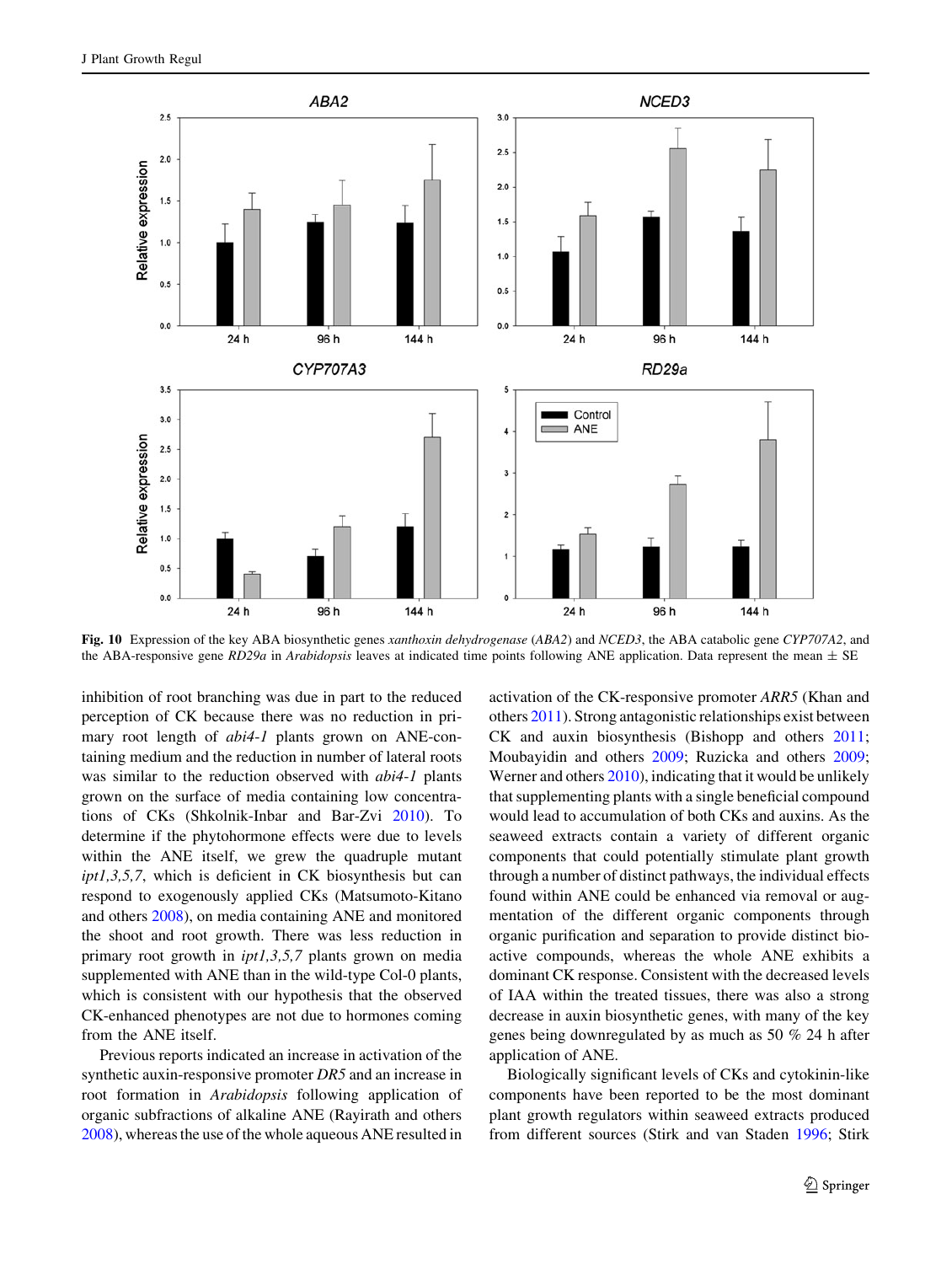<span id="page-13-0"></span>and others [2003,](#page-15-0) [2004](#page-15-0); Yokoya and others [2010\)](#page-15-0). However, when the CK levels were directly quantified by UPLC-ESI–MS/MS, we found the levels of CKs to be biologically insignificant at levels recommended for application (Table [1](#page-4-0)). These apparent contradictions may be due to the method by which CK levels were detected, results often relying on callus growth studies using known quantities of CKs to generate a standard curve (Stirk and van Staden [1996\)](#page-15-0). Callus growth assessment does not actually measure the levels of CKs present in the samples; rather it measures the inducible ''cytokinin-like'' activities that could be induced by responses within the plant tissues themselves. Consistent with the findings presented here, the levels of CKs increased strongly in Arabidopsis rosettes within 24 h of ANE application. Highly active, free-base CKs exist in relatively low abundance in all tissues examined, presumably due to their high level of activity and detrimental effects at high concentrations. The dominant forms detected were those of the riboside forms tZR and iPA (precursors of the biologically active forms Z and 2iP) at 24 and 96 h following ANE treatment, whereas the catabolite of cis-Z, the cis O-glucoside c-ZOG, appeared at much higher concentrations after 144 h. This increase was likely due to heightened induction of the MVA CK biosynthetic genes IPT3, 4, and 5 in concert with the down regulation of the CKX genes, in particular CKX4. Alteration in the total expression levels of IPTs or CKXs has previously been demonstrated to alter the total accumulation of CKs in a variety of plants (Bartrina and others [2011](#page-14-0); Ghanem and others [2011;](#page-14-0) Guo and others [2010;](#page-14-0) Merewitz and others [2011;](#page-14-0) Rivero and others [2010\)](#page-15-0), and therefore likely to explain the metabolic alteration in CK profiles observed in ANE-treated Arabidopsis.

We observed an increase in the levels of ABA and ABA catabolic metabolites in rosettes following application of ANE (Fig. [6](#page-9-0)). The differences in levels between the treatments increased with time, with larger differences observed in the tissues collected at 96 and 144 h post treatment. Increased ABA metabolites coincide with a concurrent increase in ABA biosynthetic genes ABA2 and NCED3 (Fig. [10](#page-12-0)). Since ABA is known as the key phytohormone involved in abiotic stress tolerance (Nambara and Marion-Poll [2005](#page-14-0)), the increased levels found in ANE-treated plants could potentially explain many of the reports on plants with improved tolerance to freezing, salinity, heat, and drought following treatment with A. nodosum extracts (Mancuso and others [2006](#page-14-0); Rayirath and others [2009;](#page-15-0) Spann and Little [2011;](#page-15-0) Zhang and Ervin [2004,](#page-15-0) [2008\)](#page-15-0). In contrast to ABA's benefits to plants under stress conditions, ABA is a potent inhibitor of plant growth through regulating stomatal closure and inhibiting root growth (Nambara and Marion-Poll [2005\)](#page-14-0). Although the increase in ABA was higher following ANE treatment, we observed only moderate inhibition of

root growth. The lack of growth inhibition may be explained by accumulation of relatively high levels of the catabolic products of ABA degradation following ANE treatment (Fig. [6\)](#page-9-0), mainly PA and DPA, which exhibit relatively low levels of biological activity (Sharkey and Raschke [1980](#page-15-0)). The accumulation of both PA and DPA is coupled with an increase in the transcript levels of the key ABA 8'-hydroxylase CYP707A3 that irreversibly deactivates ABA to PA (Okamoto and others [2006](#page-14-0), [2011\)](#page-15-0). CYP707As are strongly induced in tissues with excess free ABA present (Kushiro and others 2004) and potentially allow the plants to deal with the growth inhibitory effects of increased ABA under optimal or near-optimal growth conditions, including conditions following treatment with ANE.

We can conclude that root application of ANE resulted in alteration in the endogenous phytohormone biosynthesis and their relative ratios within the plant, which resulted in the beneficial phenotypes that have been reported previously in ANE-treated plants. These findings do not directly contradict previous reports of phytohormones present within the extracts themselves, with many of the previous bioassays for phytohormones examining growth parameters that would also be sensitive to upregulation of the endogenous pathways (Stirk and van Staden [1996](#page-15-0); Stirk and others [2003\)](#page-15-0). Further research is required to determine the different bioactive compounds within the ANE that lead to activation of the different biosynthetic pathways, and to determine if the effects are consistent between extracts of different seaweeds and across different plant species.

Acknowledgments The research team graciously acknowledges funding received from the National Research Council (NRC), Industrial Research Assistance Program (IRAP), and particularly Dr. D. Douglas without whom this collaborative work would not have been possible. We also thank V. Cekic and M. Lafond (Plant Biotechnology Institute, National Research Council) for hormone-profiling sample preparation and Chaminda deSilva (Nova Scotia Agriculture College) for collection of mutant seeds. BP's lab is supported by grants from the Natural Sciences and Engineering Research Council of Canada, Nova Scotia Department of Agriculture, and Acadian Seaplants Limited.

#### References

- Abrams SR, Nelson K, Ambrose SJ (2003) Deuterated abscisic acid analogs for mass spectrometry and metabolism studies. J Label Compd Radiopharm 46:273–283
- Aloni R, Aloni E, Langhans M, Ullrich CI (2006) Role of cytokinin and auxin in shaping root architecture: regulating vascular differentiation, lateral root initiation, root apical dominance and root gravitropism. Ann Bot 97:883–893
- Argueso CT, Raines T, Kieber JJ (2010) Cytokinin signaling and transcriptional networks. Curr Opin Plant Biol 13:533–539
- Arthur GD, Stirk WA, van Staden J (2003) Effect of a seaweed concentrate on the growth and yield of three varieties of Capsicum annuum. S Afr J Bot 69:207–211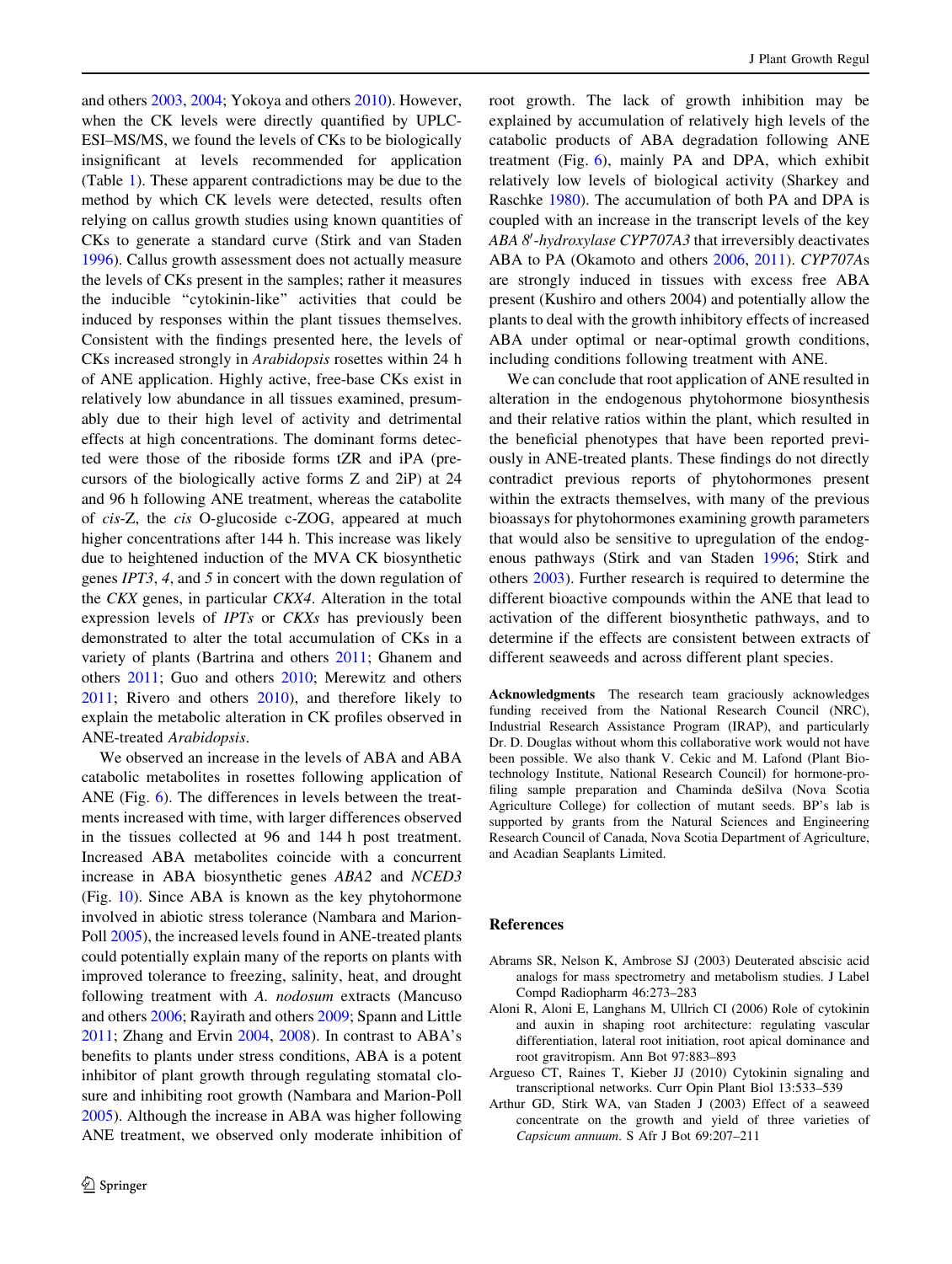- <span id="page-14-0"></span>Bartrina I, Otto E, Strnad M, Werner T, Schmulling T (2011) Cytokinin regulates the activity of reproductive meristems, flower organ size, ovule formation, and thus seed yield in Arabidopsis thaliana. Plant Cell 23:69–80
- Bishopp A, Benkova E, Helariutta Y (2011) Sending mixed messages: auxin-cytokinin crosstalk in roots. Curr Opin Plant Biol 14: 10–16
- Blunden G, Jenkins T, Liu YW (1996) Enhanced leaf chlorophyll levels in plants treated with seaweed extract. J Appl Phycol 8:535–543
- Boyer GL, Dougherty SS (1988) Identification of abscisic acid in the seaweed Ascophyllum nodosum. Phytochemistry 27:1521–1522
- Chiwocha SD, Abrams SR, Ambrose SJ, Cutler AJ, Loewen M, Ross AR, Kermode AR (2003) A method for profiling classes of plant hormones and their metabolites using liquid chromatographyelectrospray ionization tandem mass spectrometry: an analysis of hormone regulation of thermodormancy of lettuce (Lactuca sativa L.) seeds. Plant J 35:405–417
- Chiwocha SD, Cutler AJ, Abrams SR, Ambrose SJ, Yang J, Ross AR, Kermode AR (2005) The etr1-2 mutation in Arabidopsis thaliana affects the abscisic acid, auxin, cytokinin and gibberellin metabolic pathways during maintenance of seed dormancy, moist-chilling and germination. Plant J 42:35–48
- Chomczynski P, Sacchi N (1987) Single-step method of RNA isolation by acid guanidinium thiocyanate-phenol-chloroform extraction. Anal Biochem 162:156–159
- Craigie J (2011) Seaweed extract stimuli in plant science and agriculture. J Appl Phycol 23:371–393
- Crouch IJ, van Staden J (1992) Effect of seaweed concentrate on the establishment and yield of greenhouse tomato plants. J Appl Phycol 4:291–296
- Crouch IJ, van Staden J (1993) Evidence for the presence of plant growth regulators in commercial seaweed products. Plant Growth Regul 13:21–29
- D'Agostino IB, Deruere J, Kieber JJ (2000) Characterization of the response of the Arabidopsis Response Regulator gene family to cytokinin. Plant Physiol 124:1706–1717
- De Smet I, Signora L, Beeckman T, Inze D, Foyer CH, Zhang HM (2003) An abscisic acid-sensitive checkpoint in lateral root development of Arabidopsis. Plant J 33:543–555
- De Smet I, Zhang HM, Inze D, Beeckman T (2006) A novel role for abscisic acid emerges from underground. Trends Plant Sci 11: 434–439
- Fan D, Hodges DM, Zhang JZ, Kirby CW, Ji XH, Locke SJ, Critchley AT, Prithiviraj B (2011) Commercial extract of the brown seaweed Ascophyllum nodosum enhances phenolic antioxidant content of spinach (Spinacia oleracea L.) which protects Caenorhabditis elegans against oxidative and thermal stress. Food Chem 124:195–202
- Fornes F, Sãnchez-Perales M, Guardiola JL (2002) Effect of a seaweed extract on the productivity of 'de Nules' Clementine Mandarin and Navelina Orange. Bot Mar 45:486–489
- Fukaki H, Tasaka M (2009) Hormone interactions during lateral root formation. Plant Mol Biol 69:437–449
- Gan SS, Amasino RM (1995) Inhibition of leaf senescence by autoregulated production of cytokinin. Science 270:1986–1988
- Ghanem ME, Albacete A, Smigocki AC, Frebort I, Pospisilova H, Martinez-Andujar C, Acosta M, Sanchez-Bravo J, Lutts S, Dodd IC, Perez-Alfocea F (2011) Root-synthesized cytokinins improve shoot growth and fruit yield in salinized tomato (Solanum lycopersicum L.) plants. J Exp Bot 62:125–140
- Guo JC, Duan RJ, Hu XW, Li KM, Fu SP (2010) Isopentenyl transferase gene (ipt) downstream transcriptionally fused with gene expression improves the growth of transgenic plants. Transgenic Res 19:197–209
- Havlova M, Dobrev PI, Motyka V, Storchova H, Libus J, Dobra J, Malbeck J, Gaudinova A, Vankova R (2008) The role of

cytokinins in responses to water deficit in tobacco plants over-expressing trans-zeatin O-glucosyltransferase gene under 35S or SAG12 promoters. Plant, Cell Environ 31:341–353

- Khan W, Rayirath UP, Subramanian S, Jithesh MN, Rayorath P, Hodges DM, Critchley AT, Craigie JS, Norrie J, Prithiviraj B (2009) Seaweed extracts as biostimulants of plant growth and development. J Plant Growth Regul 28:386–399
- Khan W, Hiltz D, Critchley AT, Prithiviraj B (2011) Bioassay to detect Ascophyllum nodosum; extract-induced cytokinin-like activity in Arabidopsis thaliana. J Appl Phycol 23:409–414
- Kieber JJ, Schaller GE (2010) The perception of cytokinin: a story 50 years in the making. Plant Physiol 154:487–492
- Kingman AR, Moore J (1982) Isolation, purification and quantitation of several growth-regulating substances in Ascophyllum nodosum. Bot Mar 25:149–153
- Kudo T, Kiba T, Sakakibara H (2010) Metabolism and long-distance translocation of cytokinins. J Integr Plant Biol 52:53–60
- Kumar G, Sahoo D (2011) Effect of seaweed liquid extract on growth and yield of Triticum aestivum var. Pusa Gold. J Appl Phycol 23:251–255
- Kumari R, Kaur I, Bhatnagar A (2011) Effect of aqueous extract of Sargassum johnstonii Setchell on growth, yield and quality of Lycopersicon esculentum Mill. J Appl Phycol 23:623–633
- Kuroha T, Tokunaga H, Kojima M, Ueda N, Ishida T, Nagawa S, Fukuda H, Sugimoto K, Sakakibara H (2009) Functional analyses of LONELY GUY cytokinin-activating enzymes reveal the importance of the direct activation pathway in Arabidopsis. Plant Cell 21:3152–3169
- Leclerc M, Caldwell CD, Lada RR, Norrie J (2006) Effect of plant growth regulators on propagule formation in Hemerocallis spp. and Hosta spp. HortScience 41:651–653
- MacKinnon SL, Hiltz D, Ugarte R, Craft CA (2010) Improved methods of analysis for betaines in Ascophyllum nodosum and its commercial seaweed extracts. J Appl Phycol 22:489–494
- Mancuso S, Azzarello E, Mugnai S, Briand X (2006) Marine bioactive substances (IPA extract) improve foliar ion uptake and water stress tolerance in potted Vitis vinifera plants. Adv Hort Sci 20:156–161
- Matsumoto-Kitano M, Kusumoto T, Tarkowski P, Kinoshita-Tsujimura K, Vaclavikova K, Miyawaki K, Kakimoto T (2008) Cytokinins are central regulators of cambial activity. Proc Natl Acad Sci USA 105:20027–20031
- Merewitz EB, Gianfagna T, Huang BR (2011) Photosynthesis, water use, and root viability under water stress as affected by expression of SAG12-ipt controlling cytokinin synthesis in Agrostis stolonifera. J Exp Bot 62:383–395
- Miyawaki K, Matsumoto-Kitano M, Kakimoto T (2004) Expression of cytokinin biosynthetic isopentenyltransferase genes in Arabidopsis: tissue specificity and regulation by auxin, cytokinin, and nitrate. Plant J 37:128–138
- Miyawaki K, Tarkowski P, Matsumoto-Kitano M, Kato T, Sato S, Tarkowska D, Tabata S, Sandberg G, Kakimoto T (2006) Roles of Arabidopsis ATP/ADP isopentenyltransferases and tRNA isopentenyltransferases in cytokinin biosynthesis. Proc Natl Acad Sci USA 103:16598–16603
- Moubayidin L, Di Mambro R, Sabatini S (2009) Cytokinin-auxin crosstalk. Trends Plant Sci 14:557–562
- Nambara E, Marion-Poll A (2005) Abscisic acid biosynthesis and catabolism. Annu Rev Plant Biol 56:165–185
- Nibau C, Gibbs DJ, Coates JC (2008) Branching out in new directions: the control of root architecture by lateral root formation. New Phytol 179:595–614
- Nooden LD, Kahanak GM, Okatan Y (1979) Prevention of monocarpic senescence in soybeans with auxin and cytokinin antidote for self-destruction. Science 206:841–843
- Okamoto M, Kuwahara A, Seo M, Kushiro T, Asami T, Hirai N, Kamiya Y, Koshiba T, Nambara E (2006) CYP707A1 and